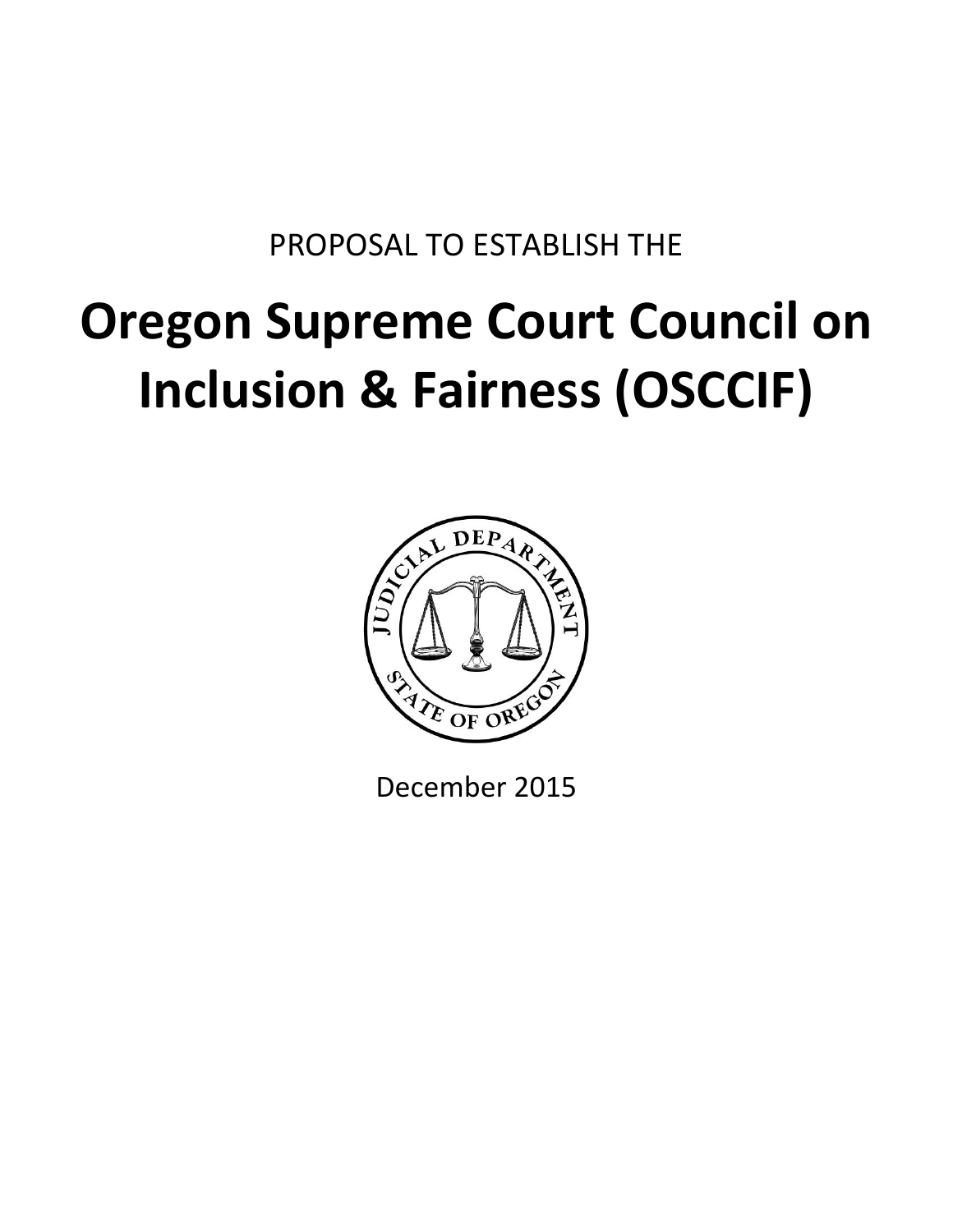## <span id="page-1-0"></span>**TABLE OF CONTENTS**

|                     | Recommendation to establish the Oregon Supreme Court Council on Inclusion and Fairness (OSCCIF) 11 |  |
|---------------------|----------------------------------------------------------------------------------------------------|--|
|                     |                                                                                                    |  |
|                     |                                                                                                    |  |
|                     |                                                                                                    |  |
|                     |                                                                                                    |  |
|                     |                                                                                                    |  |
| <b>Appendix A-1</b> |                                                                                                    |  |
| <b>Appendix A-2</b> |                                                                                                    |  |
| <b>Appendix A-3</b> |                                                                                                    |  |
| <b>Appendix A-4</b> |                                                                                                    |  |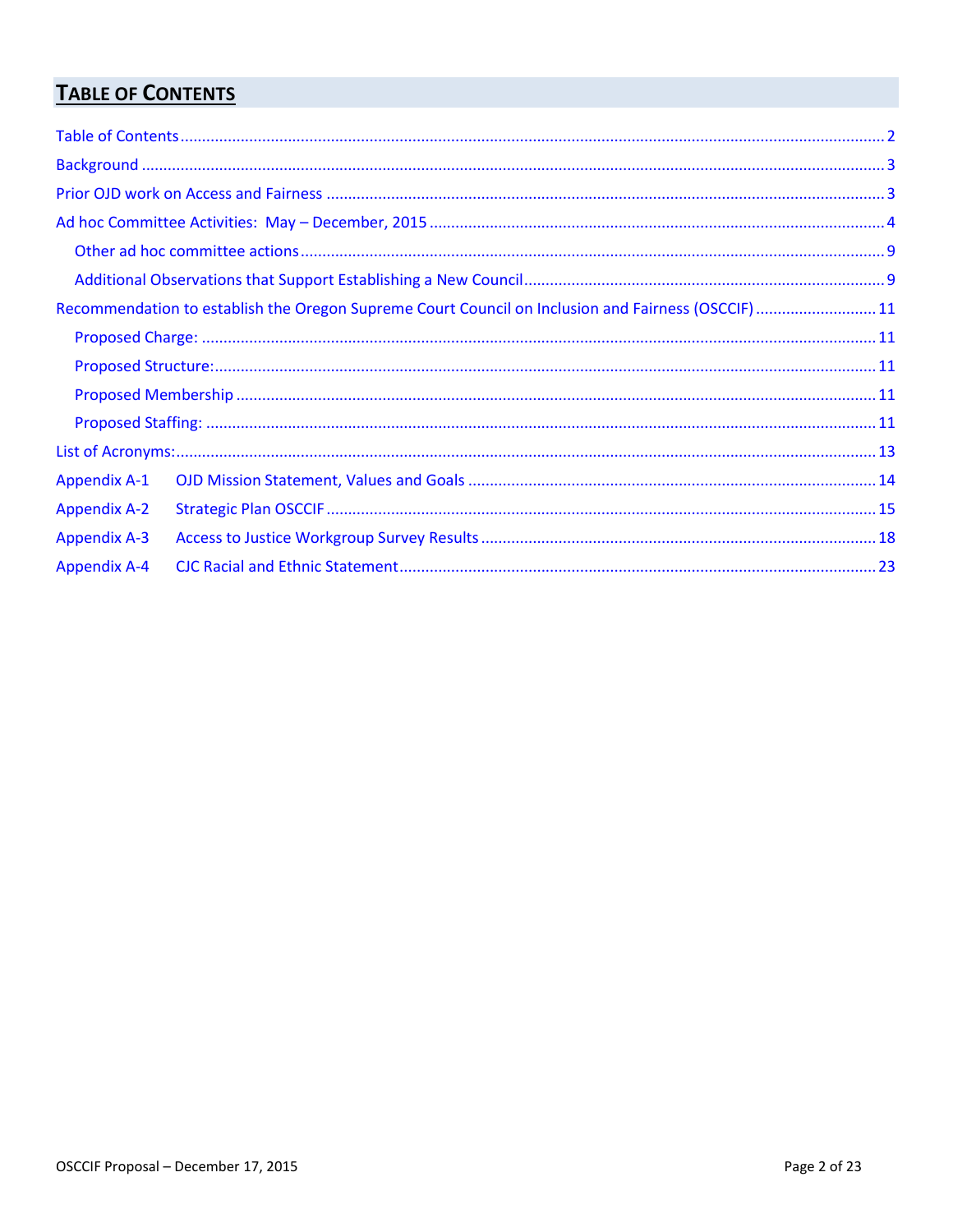## **Proposal to Establish the Oregon Supreme Court Council on Inclusion & Fairness (OSCCIF)**

### <span id="page-2-0"></span>**BACKGROUND**

At the request of Justice Richard Baldwin, Chief Justice Thomas Balmer approved the formation of a small, ad hoc committee to examine reactivating, in some form, the Oregon Judicial Department (OJD) Access to Justice for All Committee (Access Committee). The Access Committee, established by Chief Justice Wallace Carson in 1997, was suspended in 2009 due to budget cuts. The following judges and staff served on the ad hoc committee:

- The Honorable Richard Baldwin, Oregon Supreme Court *- chair*
- The Honorable Cheryl Albrecht, Multnomah County Circuit Court
- The Honorable Oscar Garcia, Washington County Circuit Court
- Leola McKenzie, Juvenile & Family Court Programs Division (JFCPD) *co-chair*
- Kelly Mills, Court Language Access Services (CLAS)
- Daniel Parr, Office of Education, Training and Outreach (OETO)
- Yvette Tamamoto CLAS *- staff*

Chief Justice Balmer directed the ad hoc committee to:

- 1. Determine the current status of OJD's access and fairness activities related to racial and ethnic fairness, gender fairness, and access to state courts for people with disabilities;
- 2. Investigate opportunities for the OJD to coordinate with the Oregon State Bar's (OSB) related initiatives;
- 3. Identify state and national initiatives, trends, or practices related to access to justice and the National Consortium of Racial and Ethnic Fairness initiatives;
- 4. Examine the lessons learned from the past OJD Access Committee; and
- 5. Make recommendations for a future OJD committee name, structure, and mission, along with a slate of potential members.

Chief Justice Balmer requested that the ad hoc committee not overlap efforts of national and state access to justice commissions focused on legal aid and pro bono services.

#### <span id="page-2-1"></span>**PRIOR OJD WORK ON ACCESS AND FAIRNESS**

The Oregon Supreme Court Task Force on Racial/Ethnic Issues in the Judicial System, led by former Chief Justice Edwin Peterson, published its [report,](http://courts.oregon.gov/OJD/docs/osca/cpsd/courtimprovement/access/rac_eth_tfr.pdf) in 1994. Soon after, former Chief Justice Wallace P. Carson Jr. established an Implementation Committee to describe implementation efforts, make additional proposals, and serve as a networking and coordinating entity. The Implementation Committee published its fina[l report](http://courts.oregon.gov/OJD/docs/osca/cpsd/courtimprovement/access/ic_report.pdf) in 1996. The report recommended a Standing Implementation Committee to monitor and assist in implementing the Task Force recommendations to ensure the momentum continued. Chief Justice Carson established the 16-member OJD Access Committee in 1997. In addition to monitoring activities, the Access Committee supported efforts by the Supreme Court and Oregon State Bar (OSB) to assess gender fairness and access to state courts for people with disabilities. That work was documented in the following reports:

- [Report of the Oregon Supreme Court/Oregon State Bar Task Force on Gender Fairness](http://courts.oregon.gov/OJD/docs/osca/cpsd/courtimprovement/access/gftf/gftf_report.pdf) (1998)
- [Gender Fairness 2002: Implementation Status Report of the Oregon Judicial Department Access to Justice for All](http://courts.oregon.gov/OJD/docs/osca/cpsd/courtimprovement/access/gftf/gf2002.pdf)  [Committee](http://courts.oregon.gov/OJD/docs/osca/cpsd/courtimprovement/access/gftf/gf2002.pdf) (2002)
- [Task Force on Access to State Courts for Persons with Disabilities](http://courts.oregon.gov/OJD/docs/osca/cpsd/courtimprovement/access/disabilitytaskforcefinalreportaugust2006.pdf) (2006)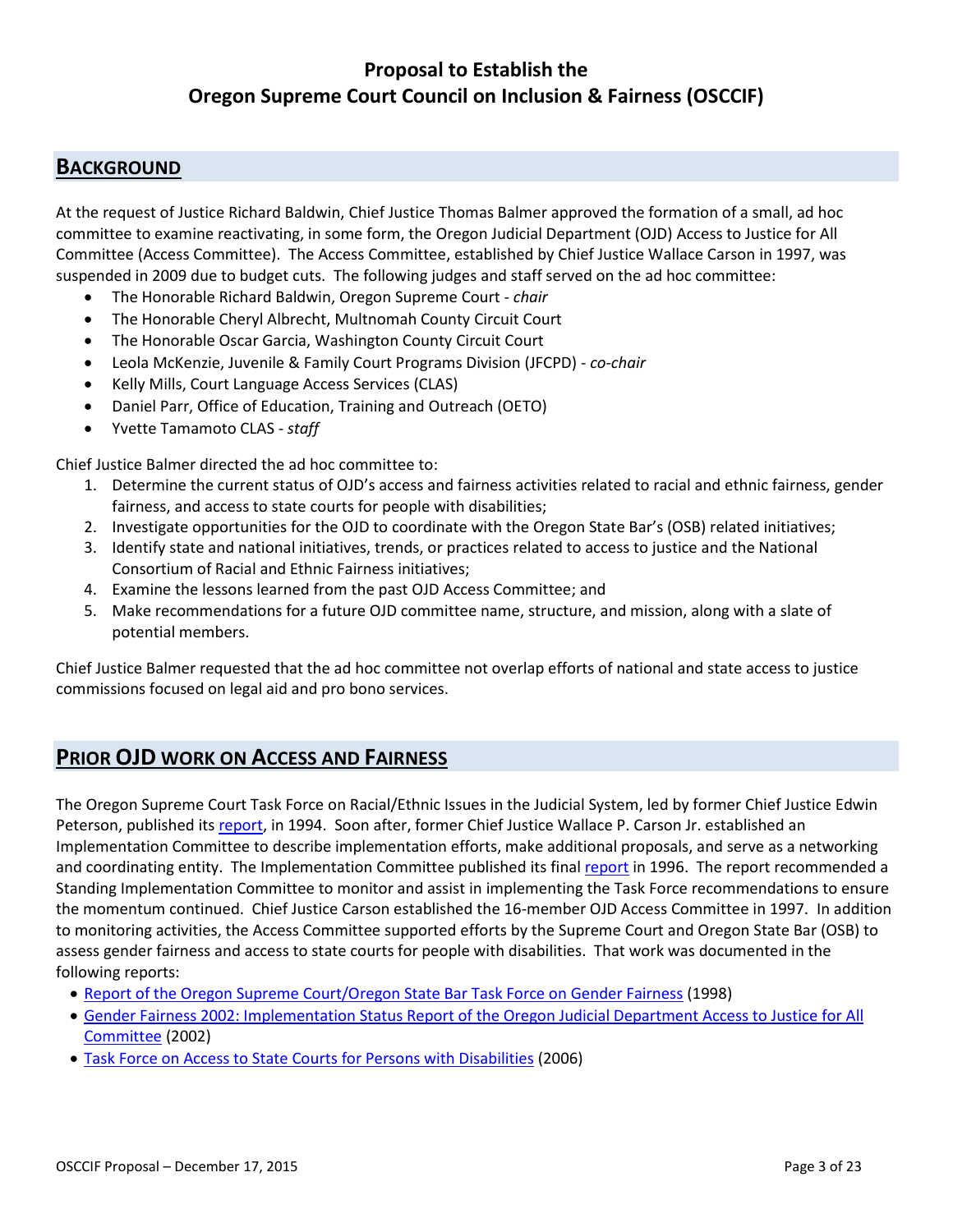The mission of the Access to Justice Committee from 1997-2009 was to:

- Pursue and coordinate implementations of the recommendations of the Task Force, the Oregon Supreme Court Implementation Committee, and the Oregon Supreme Court/ Oregon State Bar Task Force on Gender Fairness;
- To monitor and evaluate the progress and effectiveness of implemented reforms; and,
- To make recommendations for education, additional reforms, and study concerning gender fairness, access to justice for racial and ethnic minorities, and as otherwise directed by the Chief Justice.

## <span id="page-3-0"></span>**AD HOC COMMITTEE ACTIVITIES: MAY – DECEMBER, 2015**

The ad hoc Committee invited OJD leaders and the OSB representatives responsible for inclusion and fairness activities to discuss the status of current efforts. The work group learned about activities, successes and challenges related to access and fairness in the years since the Access Committee disbanded. The table below summarizes information learned by the ad hoc committee and notes the committee's conclusions and observations.

| <b>Meetings &amp; Discussion Topics</b>                                                                                                                                                                                                                                 | <b>Ad hoc Committee Observations</b>                                                                                                                                                                                                                                                                                                                                                                                                 |
|-------------------------------------------------------------------------------------------------------------------------------------------------------------------------------------------------------------------------------------------------------------------------|--------------------------------------------------------------------------------------------------------------------------------------------------------------------------------------------------------------------------------------------------------------------------------------------------------------------------------------------------------------------------------------------------------------------------------------|
| <b>July 2015</b><br>• OJD Workforce w/Terrie Chandler, Director of<br>Human Resource and Services Division (HRSD)<br>• Terrie Chandler shared the following resources:<br>o Judicial Department Personnel Rule 1<br>(General)<br>o Judicial department Personnel Rule 5 | $\checkmark$ There has been a reduction of resources for judicial and<br>staff training, ie. inclusive work environment; impact on<br>employee recruitment.<br>$\checkmark$ Data is not tracked on discrimination complaints made<br>to HRSD<br>$\checkmark$ New York State Judiciary is a leader. The State of NY<br>Chief Justice lobbied the legislature for Legal Aid<br>funding and made a business case for equity (impacts of |
| (EEO)<br>o OJD Affirmative Action Report dated<br>January 2015<br>○ USDOJ EEOP Utilization Report                                                                                                                                                                       | immigration on court systems; SRL).<br>$\checkmark$ Implicit Bias training is needed for all judges. A possible<br>presenter is Dr. Rachel Godsil of New York.<br>$\checkmark$ Oregon was active in the 1990s and 2000s in improving<br>judicial responses related to racial and ethnic issues. As<br>one of the founding members of the Consortium for                                                                              |
| • The National Perspective - Report from 2015<br>National Consortium of Racial & Ethnic Task<br>Forces Conference and promising trends and<br>practices: Justice Baldwin and Kelly Mills                                                                                | State Court Interpreter Certification, Oregon was a<br>national leader.<br>$\checkmark$ The OJD has the opportunity to build on positive<br>foundation.                                                                                                                                                                                                                                                                              |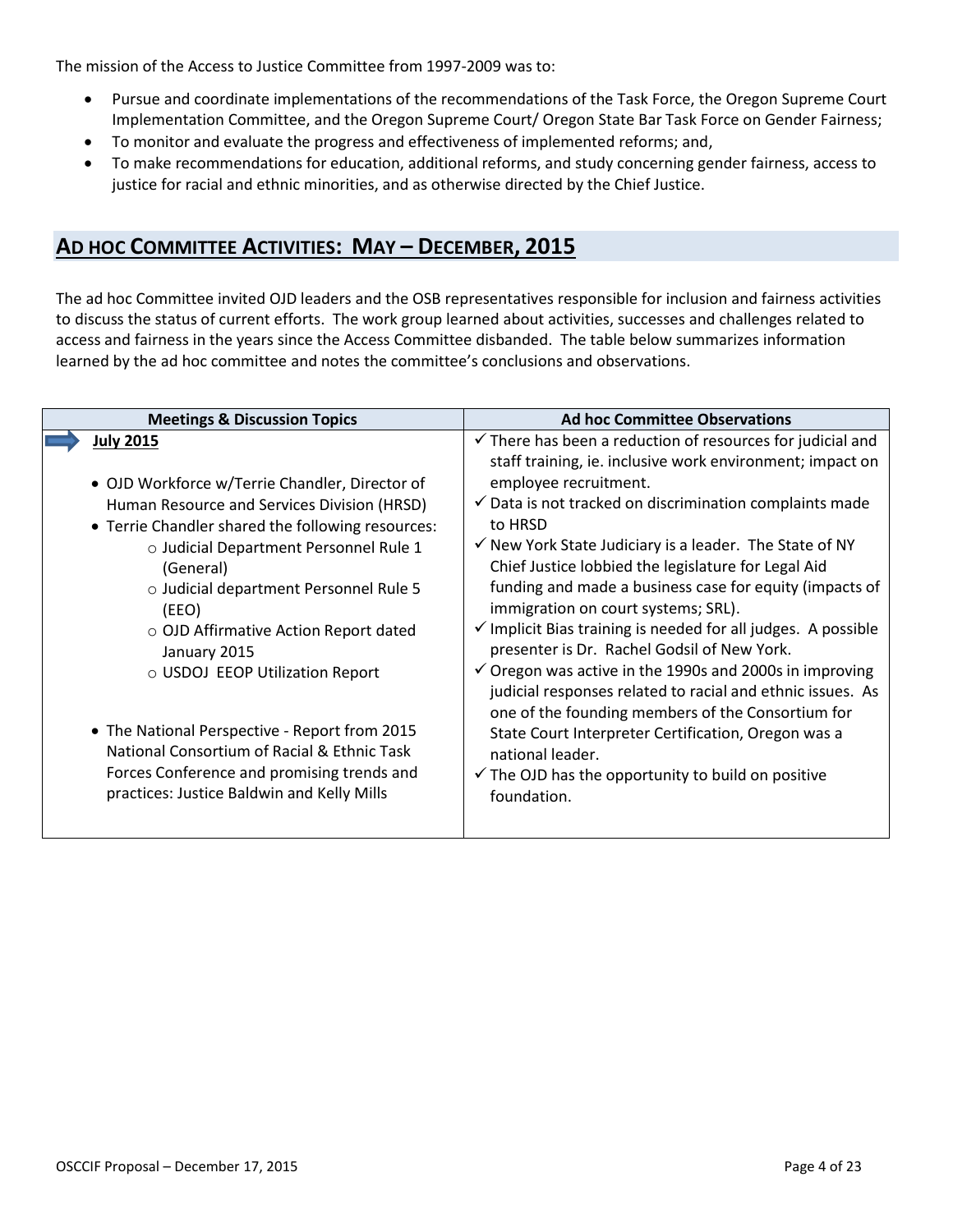| <b>Meetings &amp; Discussion Topics</b>                                                              | <b>Ad hoc Committee Observations</b>                                   |
|------------------------------------------------------------------------------------------------------|------------------------------------------------------------------------|
| <b>August 2015</b>                                                                                   |                                                                        |
| OJD Language Access w/ Kelly Mills                                                                   |                                                                        |
| <b>CLAS Program Manager</b>                                                                          |                                                                        |
| Title VI Civil Rights Act 1964 and Executive Order                                                   |                                                                        |
| 13166, requires meaningful language access to                                                        |                                                                        |
| court services. Continued federal funding                                                            |                                                                        |
| depends on OJD language access compliance per                                                        |                                                                        |
| authority of the US Department of Justice.                                                           |                                                                        |
| In May 2015, the Oregon Legislature passed a bill<br>$\bullet$                                       |                                                                        |
| that provides interpreters for crime victims.                                                        |                                                                        |
| OJD does not provide spoken language<br>$\bullet$                                                    |                                                                        |
| interpreters for jurors selected for a panel                                                         |                                                                        |
| (statutes do not allow interpreters in juror<br>deliberations except when needed for ADA             |                                                                        |
| accommodations). OJD does provide spoken                                                             |                                                                        |
| language interpreters for the orientation and voir                                                   | $\checkmark$ In Oregon, 13% of the population does not use the         |
| dire processes. ASL interpreters are provided as                                                     | internet.                                                              |
| part of the ADA.                                                                                     | $\checkmark$ iForms will be translated into various languages.         |
| In 2013 and 2014, the OJD implemented two<br>$\bullet$                                               |                                                                        |
| State Justice Institute grants that provided                                                         |                                                                        |
| funding to improve interpreter services, increase                                                    | $\checkmark$ The Access Committee was the key mechanism from           |
| translations, and provide expanded interpreting                                                      | 1997-2009 to an OJD long-term commitment to<br>inclusion and fairness. |
| services at court public counters.                                                                   | $\checkmark$ The Access Committee leveraged the volunteer efforts      |
|                                                                                                      | of numerous attorneys, judges, legislators, and                        |
| Oregon eCourt w/Daniel Parr<br>eCourt Communications and Outreach Manager, OETO                      | community leaders.                                                     |
| The eCourt Vision is to provide better access,<br>$\bullet$                                          | $\checkmark$ Training is incorporated throughout the OJD Strategic     |
| better information, and better outcomes.                                                             | Plan, but it is not named as a stand-alone strategy.                   |
| OJD is working to expand the number of uniform<br>$\bullet$                                          |                                                                        |
| forms, available in interactive format (iForms).                                                     |                                                                        |
|                                                                                                      |                                                                        |
| OJD Strategic Plan w/Leola McKenzie, Director, JFCPD                                                 |                                                                        |
| Justice 2020 documents from 1994 and 2001.                                                           |                                                                        |
| 2009-2013 and 2014-2019 OJD Strategic Plans                                                          |                                                                        |
| September 2015                                                                                       |                                                                        |
| <b>JFCPD Activities Related to Access and Fairness</b>                                               |                                                                        |
| w/ Leola McKenzie, Director, JFCPD                                                                   |                                                                        |
| JFCPD received federal funding (CRB, JCIP, VAWA)                                                     |                                                                        |
| which allowed training to continue in juvenile and                                                   |                                                                        |
| family court programs, serving approximately                                                         |                                                                        |
| 2000 participants (Judges, staff, volunteers,                                                        |                                                                        |
| stakeholders)                                                                                        |                                                                        |
| Related training topics included:<br>$\bullet$                                                       |                                                                        |
| overrepresentation of children and youth in                                                          |                                                                        |
| juvenile court systems, implicit bias, Native                                                        |                                                                        |
| American cultures and Tribal Courts. JFCPD                                                           |                                                                        |
| brought National Council of Juvenile Court Judges<br>(NCJFCJ) staff and judges to Oregon to provided |                                                                        |
| diversity training and tools.                                                                        |                                                                        |
|                                                                                                      |                                                                        |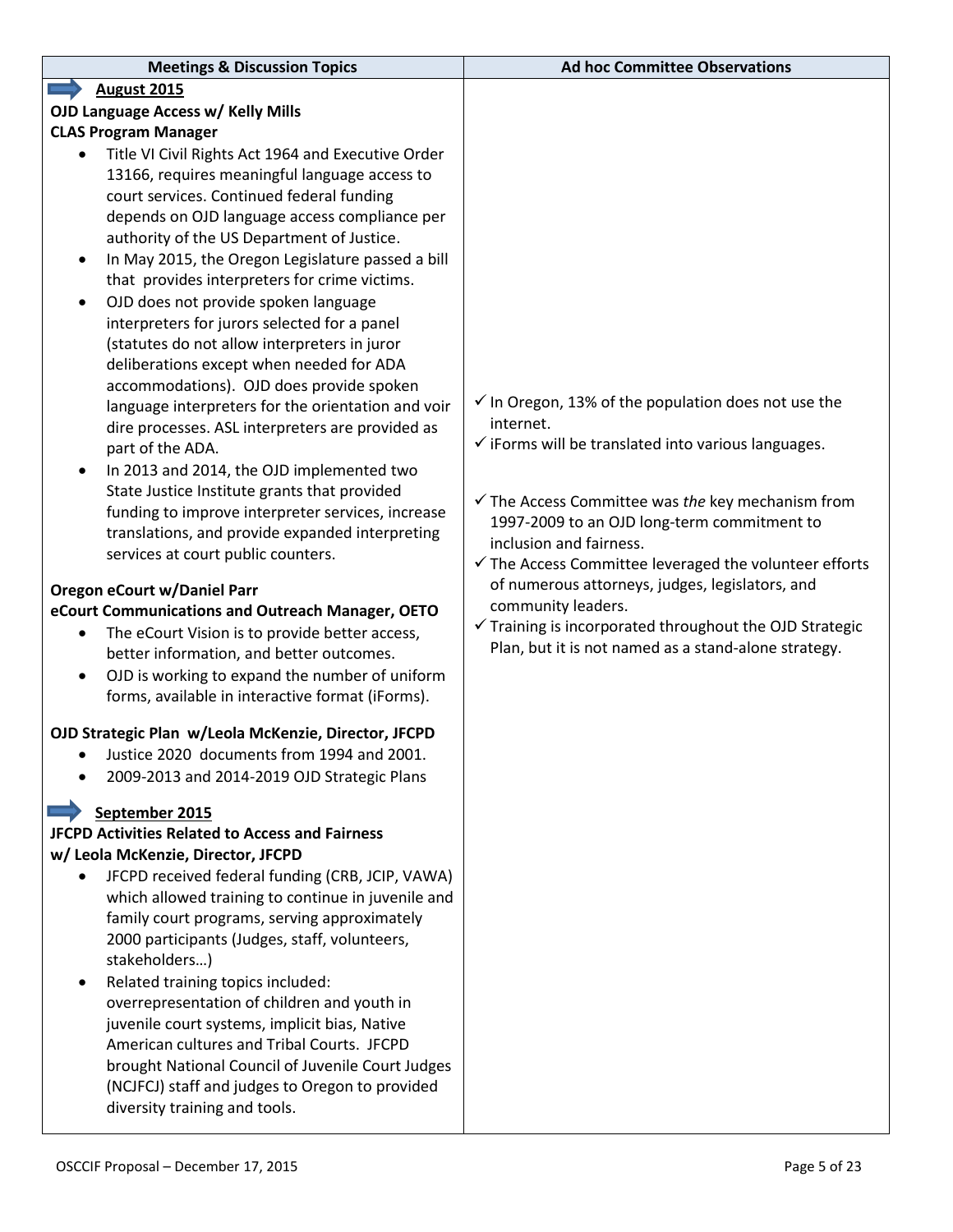| <b>Meetings &amp; Discussion Topics</b>                                                              | <b>Ad hoc Committee Observations</b>                                                                      |
|------------------------------------------------------------------------------------------------------|-----------------------------------------------------------------------------------------------------------|
| Family Law w/Samantha Benton, Family Law Program                                                     |                                                                                                           |
| Manager, JFCPD                                                                                       |                                                                                                           |
| More than 70% of family law litigants are<br>$\bullet$                                               |                                                                                                           |
| unrepresented.                                                                                       |                                                                                                           |
| A family law analyst position & support staff                                                        |                                                                                                           |
| position were restored in 2014.                                                                      |                                                                                                           |
| The OJD Family Law Program provides support for<br>$\bullet$                                         |                                                                                                           |
| unrepresented litigants and vulnerable<br>populations.                                               |                                                                                                           |
| JFCPD is currently reviewing funding and service<br>$\bullet$                                        |                                                                                                           |
| levels for court connected mediation programs.                                                       |                                                                                                           |
| A UTCR draft rule has been developed to support                                                      |                                                                                                           |
| "Unbundled Legal Services."                                                                          |                                                                                                           |
| Unrepresented trend is the provision of "Certified<br>$\bullet$                                      |                                                                                                           |
| Legal Technicians" at the court Washington                                                           |                                                                                                           |
| state.                                                                                               |                                                                                                           |
| FAPA forms are being converted to i-Forms.                                                           | $\checkmark$ Some of the advice included the need to make the                                             |
| Patti Tobias, Consultant, NCSC                                                                       | council relevant to bench judges, to leverage in-kind                                                     |
| Patti Tobias provided resources and<br>$\bullet$                                                     | work and retired judges and contacts at the Governor's                                                    |
| recommendations for a council based on national                                                      | office and at the legislature.                                                                            |
| trends.                                                                                              | $\checkmark$ A full time staff position is typical to support such a                                      |
| The group reviewed two written resources, the                                                        | council.                                                                                                  |
| NCSC Report: Establishing & Operating a Task                                                         |                                                                                                           |
| Force or Commission on Racial and Ethnic Bias in                                                     |                                                                                                           |
| the Courts (1995) and the results of an informal                                                     |                                                                                                           |
| NCSC 2015 compilation of 13 current Supreme<br>Court commissions to address racial and ethnic        |                                                                                                           |
| fairness, and/or access to justice, and the various                                                  |                                                                                                           |
| commissions' membership compositions,                                                                |                                                                                                           |
| charges, funding, and staffing.                                                                      | $\checkmark$ Access and Fairness must be an integrated priority at                                        |
|                                                                                                      | the Oregon Judicial Department. Leadership around                                                         |
| Oregon State Bar w/Mariann Hyland                                                                    | access and fairness issues requires executive level<br>commitment for change. The Oregon State Bar shared |
| Director, OSB Diversity and Inclusion<br>Mariann Hyland provided recommendations and                 | how the alignment of inclusion and fairness values is                                                     |
| reviewed the OSB Diversity Action Plan (2014-16).                                                    | transferring to organization-wide decision-making                                                         |
| She provided additional resources: The Diversity                                                     | processes based on leadership.                                                                            |
| Council Saboteurs Checklist and Seven Steps to                                                       |                                                                                                           |
| Managing Diversity and Inclusion                                                                     |                                                                                                           |
| With a clear mandate and strong leadership, the<br>$\bullet$                                         |                                                                                                           |
| OSB managed a major culture shift in 2011.                                                           |                                                                                                           |
| A commission must examine both strategic and<br>$\bullet$                                            |                                                                                                           |
| operational activities and advocate for training                                                     |                                                                                                           |
| programs as vehicles for implementing change.<br>Avoid: fear of risk; lack of urgency, lack of data, |                                                                                                           |
| $\bullet$<br>lack of resources, lack of energy, reluctance to                                        |                                                                                                           |
| talk to people in power, infrequent meetings,                                                        |                                                                                                           |
| lack of diversity education and self-development,                                                    |                                                                                                           |
| no operational ground rules                                                                          |                                                                                                           |
|                                                                                                      |                                                                                                           |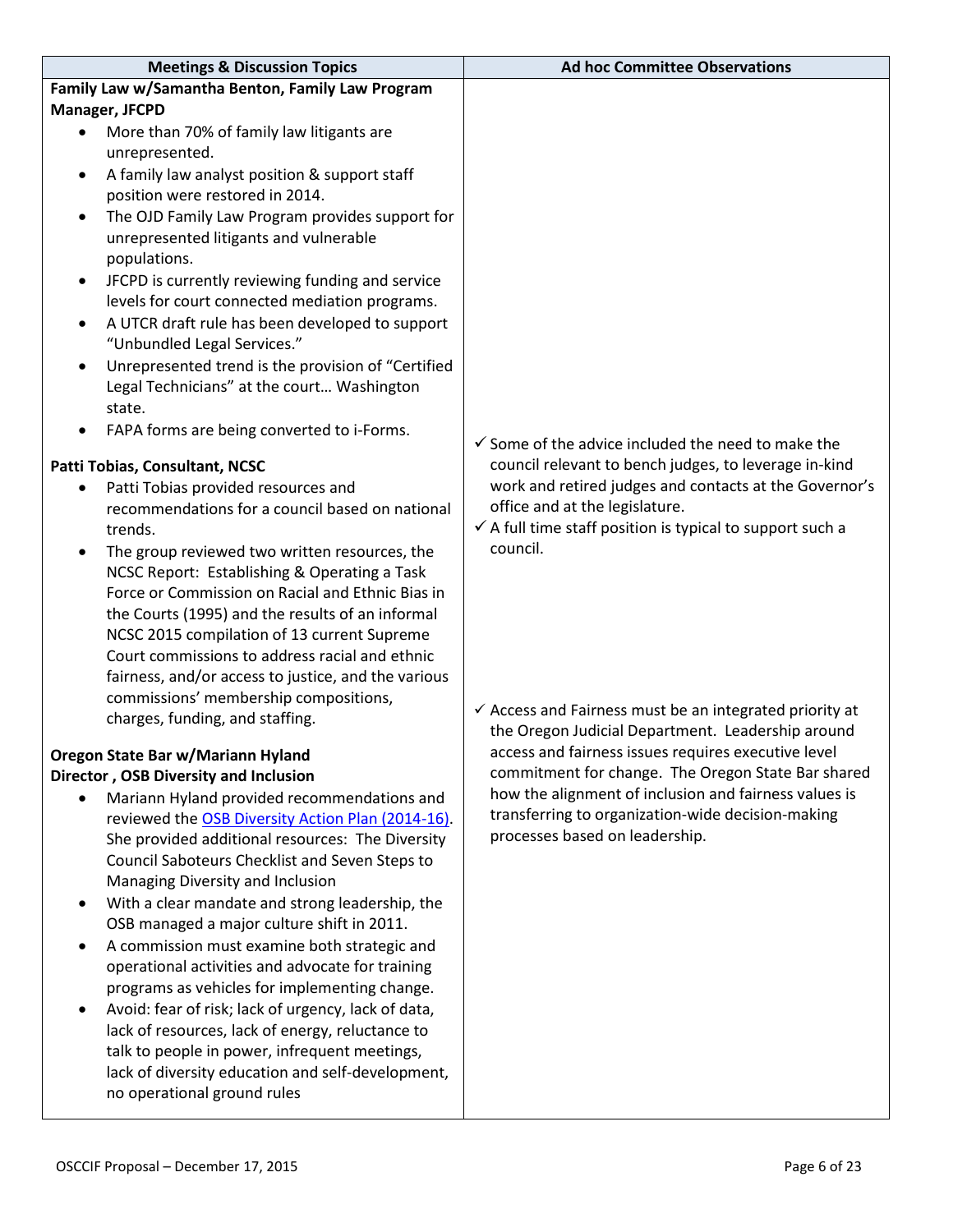| <b>Meetings &amp; Discussion Topics</b>                                                                                                                                                                                                                                                                                                                                                                                                                                                                                                                                                                                                                                                                                                | <b>Ad hoc Committee Observations</b>                                                                                                                                                                                                                                                                                                                                                                                                                                                                                                                                                                                                                                                                                                                                                            |
|----------------------------------------------------------------------------------------------------------------------------------------------------------------------------------------------------------------------------------------------------------------------------------------------------------------------------------------------------------------------------------------------------------------------------------------------------------------------------------------------------------------------------------------------------------------------------------------------------------------------------------------------------------------------------------------------------------------------------------------|-------------------------------------------------------------------------------------------------------------------------------------------------------------------------------------------------------------------------------------------------------------------------------------------------------------------------------------------------------------------------------------------------------------------------------------------------------------------------------------------------------------------------------------------------------------------------------------------------------------------------------------------------------------------------------------------------------------------------------------------------------------------------------------------------|
| October 2015                                                                                                                                                                                                                                                                                                                                                                                                                                                                                                                                                                                                                                                                                                                           |                                                                                                                                                                                                                                                                                                                                                                                                                                                                                                                                                                                                                                                                                                                                                                                                 |
| ADA w/ Brenda Wilson, Statewide ADA Coordinator &<br><b>Records Analyst</b><br>Improvement of compliance with ADA is goal #5<br>$\bullet$<br>in the OJD Strategic Plan.<br>The OSCA ADA Coordinator is a full time analyst<br>$\bullet$<br>with other duties: records, retention, rules, OJD<br>info email, legislative analyst, law and policy<br>committee.<br>TCAs frequently consult with the OSCA ADA<br>$\bullet$<br>coordinator.<br>Some current ADA projects include assessing<br>$\bullet$<br>statewide assistive listening devices, updating<br>statewide ADA public information and rights<br>posters, developing New Employee Orientation<br>ADA curriculum, and revising the statewide ADA<br>complaint process and form. | $\checkmark$ The ADA Coordination position requires a staff person<br>who can dedicate time to improving access to our<br>courts.<br>$\checkmark$ ADA may fit under language access services.<br>$\checkmark$ ADA training is needed for all staff.                                                                                                                                                                                                                                                                                                                                                                                                                                                                                                                                             |
| November 2015<br>OJD Sentencing Issues w/ David Factor<br><b>Staff Counsel, OETO</b><br>The Oregon Legislature created the Justice<br>Reinvestment Initiative and the Public Safety Task<br>Force Group to reduce Oregon prison<br>populations.<br>The Criminal Justice Commission reports to the<br>٠<br>Governor. The Commission prepares the Criminal<br>Justice Commission's Racial and Ethnic Impact<br>Statement Historical Data, Appendix A-4.<br>Recidivism and prison resources are a concern.<br>Confusion of how various funding streams<br>function between the courts, jails, and local<br>programs is of concern.<br>Resources:<br>Oregon Felony Sentencing Data<br>$\circ$<br>Oregon Crime Arrest Rates Data<br>$\circ$ | $\checkmark$ The ad hoc committee recognizes that the public's<br>perception of justice and the judicial system is effected<br>by community incidents involving law enforcement<br>publicized by the media. There are ever increasing<br>numbers of self-represented litigants in today's court<br>system. Social media in our daily lives immediately<br>affects the public's perception of "the justice system."<br>The public understands the "justice system" to be the<br>grouping of the police, courts, district attorneys, and<br>prisons into a single "them." When there is negative<br>news about one part of the system, it creates a crisis in<br>the public's trust in the Oregon Judicial Department as<br>well. OJD should address the issue of public trust and<br>confidence. |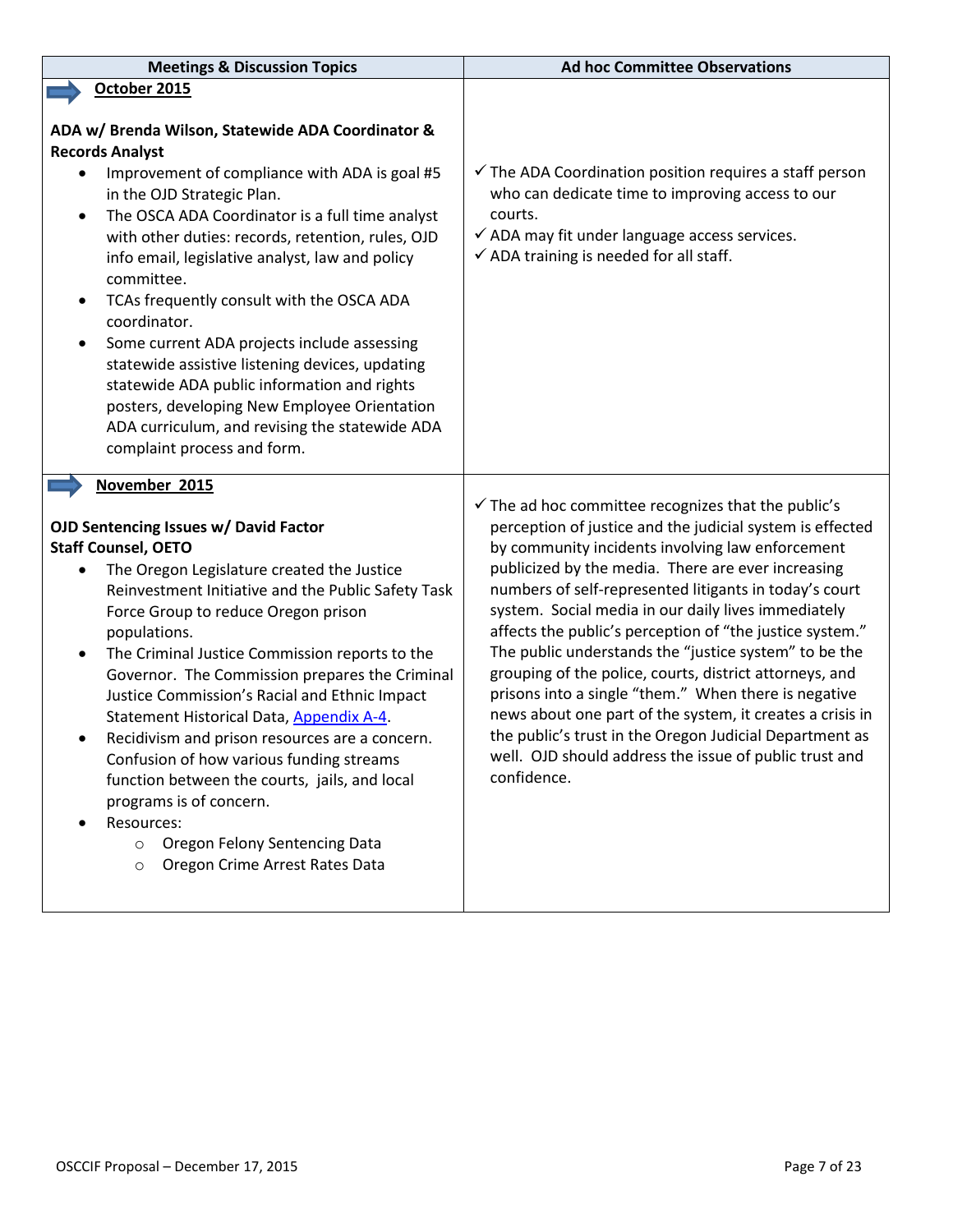| <b>Meetings &amp; Discussion Topics</b>                                                                                                                                                                                                                                                                                                                                                                                                                                                                                                                                                                                                                                                                                                                                                                                                                                                                                                                                                                                                                                                                                                                                                                                                                                                                                                                                                                                                                                                                                                                                                                                                                                                                                                                         | <b>Ad hoc Committee Observations</b>                                                                                                                                                                                                                                                                                                                                                                                                                                                                                                                                                                                                                                                                                                                                                                                                                                 |
|-----------------------------------------------------------------------------------------------------------------------------------------------------------------------------------------------------------------------------------------------------------------------------------------------------------------------------------------------------------------------------------------------------------------------------------------------------------------------------------------------------------------------------------------------------------------------------------------------------------------------------------------------------------------------------------------------------------------------------------------------------------------------------------------------------------------------------------------------------------------------------------------------------------------------------------------------------------------------------------------------------------------------------------------------------------------------------------------------------------------------------------------------------------------------------------------------------------------------------------------------------------------------------------------------------------------------------------------------------------------------------------------------------------------------------------------------------------------------------------------------------------------------------------------------------------------------------------------------------------------------------------------------------------------------------------------------------------------------------------------------------------------|----------------------------------------------------------------------------------------------------------------------------------------------------------------------------------------------------------------------------------------------------------------------------------------------------------------------------------------------------------------------------------------------------------------------------------------------------------------------------------------------------------------------------------------------------------------------------------------------------------------------------------------------------------------------------------------------------------------------------------------------------------------------------------------------------------------------------------------------------------------------|
| Mollie Croisan, Director, OETO and Cheryl Fowler,<br><b>Deputy Director, OETO</b>                                                                                                                                                                                                                                                                                                                                                                                                                                                                                                                                                                                                                                                                                                                                                                                                                                                                                                                                                                                                                                                                                                                                                                                                                                                                                                                                                                                                                                                                                                                                                                                                                                                                               |                                                                                                                                                                                                                                                                                                                                                                                                                                                                                                                                                                                                                                                                                                                                                                                                                                                                      |
| For the past six (6) years, judicial education and<br>New Employee Orientation were continued after<br>budget cuts.<br>OETO has continued to incorporate diversity /<br>access to justice education in all programs as<br>requested by the original Access to Justice<br>Committee and agreed upon by the JEC and EAC.<br>OETO uses technology to provide training<br>$\bullet$<br>opportunities for judges and staff.<br>The New Employee Orientation includes ADA,<br>$\bullet$<br>interpreter information, professional conduct<br>(JDPR Rule 7), and customer service through<br>fairness and equality.<br>Clerk College and other staff and leadership<br>centered education and training programs are<br>planned to resume in the 2015-17 biennium.<br>Supervisory C.A.M.P. was brought back in<br>$\bullet$<br>September 2015 and included education on<br>implicit bias, cultural ethics, diversity, neutrality,<br>and equality.<br>Change Management education has been<br>$\bullet$<br>provided to all courts in the last several years.<br>OJD training needs assessments are conducted<br>$\bullet$<br>through ongoing education and training<br>evaluations and through the work of CREW, JEC,<br>SCA, and CJ.<br>The OJD Education Advisory Committee (EAC)<br>(administrators, managers, supervisors, staff) was<br>suspended in 2009; OETO anticipates reactivating<br>this committee in 2016.<br>A session on Gender Identity that included<br>practical application within the courtroom was<br>presented at the 2015 Judicial Conference and<br>was well received.<br>OETO is working with the CJ, SCA, and JEC on<br>additional education and training opportunities<br>through curriculum development specific to<br>Procedural Fairness. | Daniel Parr is assigned to a procedural fairness<br>✓<br>curriculum project. OETO considers implicit bias a<br>part of procedural fairness. Judges should be<br>encouraged to participate in IAT (Implicit-<br>Association Testing) and implicit bias training.<br>JFCPD has provided implicit bias training to<br>Juvenile judges. An implicit bias session should be<br>recommended for the 2016 Judicial Conference.<br>Strategic planning documents from the 1990s<br>✓<br>articulated, for the first time, the OJD's<br>commitment to cultural awareness and meeting<br>the needs of a diverse community. The ad hoc<br>committee repeatedly heard that the training of<br>judges and court staff has suffered or been<br>eliminated. A lack of diversity education and self-<br>development leads to complacency about<br>emerging access and fairness issues. |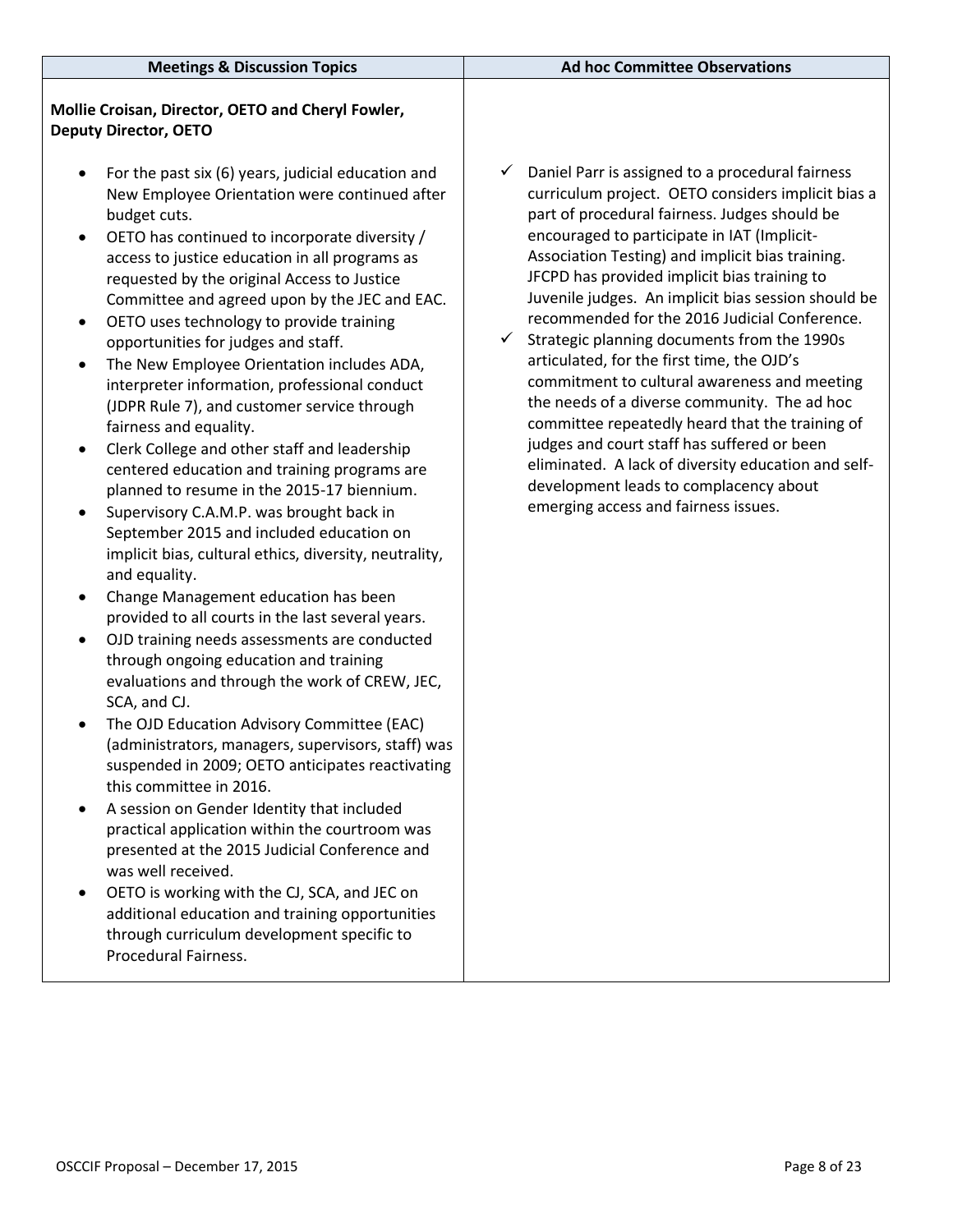#### <span id="page-8-0"></span>**OTHER AD HOC COMMITTEE ACTIONS**

The ad hoc committee also developed and distributed a survey to OJD leadership and judges. The purpose of the survey was to poll leaders about current areas of concern related to access and fairness and determine the perceived impact the Access Committee's projects and activities on trial court judges, staff and the public. The survey also gathered the names of people who may be interested in serving on a future committee and identified access and fairness issues of particular concern:

- Non-represented litigants
- Staff & judicial education
- Customer service
- Interpreter services
- Employee retention

See **Appendix A-3** for 2015 OJD Access and Fairness Survey results.

#### <span id="page-8-1"></span>**ADDITIONAL OBSERVATIONS THAT SUPPORT ESTABLISHING A NEW COUNCIL**

The ad hoc committee was guided by the 2001 Oregon Judicial Branch Mission Statement, Statement of Values and Vision Goals (see [Appendix A-1\)](#page-13-0). That document points to the provision of "fair and accessible justice services" to the public and it states the following values:

- Fairness, equality and integrity
- Openness and timeliness
- Independence, impartiality and consistency
- Excellence, innovation and accountability
- Respect, dignity, public service, and community well-being.

The ad hoc committee also reviewed the 2011-2014 Oregon Judicial Branch Report and the OJD 2014-2019 Strategic Plan. A number of specific strategies in the Strategic Plan implicate inclusion and fairness issues, and there is much work to be done to implement those strategies. The committee is confident that the proposed council will provide constructive assistance in the implementation of these specific strategies (see [Appendix A-2\)](#page-14-0).

During the twelve years that it operated (1997-2009), the Access to Justice for All Committee assisted OJD in meeting its mission to providing fair and accessible justice services to the public. Our review indicates that the committee accomplished positive outcomes by enlisting the efforts of a number of attorneys, judges, legislature, and community leaders in this regard. However, in August 2009, the Committee's activities were suspended due to budget restrictions. Moreover, our review found that many previous programs within OJD offering training, services, and technical assistance to the courts, many of which were directly relevant to inclusion and fairness, have not recovered from the 2009 budget cuts. Those budget cuts appear to have undermined a focus on inclusion and fairness issues and, in many instances, a lack of coordination in developing and implementing strategies to increase awareness and integration of those values into programs and services.

The ad hoc committee was encouraged by the response we received from our brief survey directed to judges, trial court administrators, senior managers, and division directors about inclusion and fairness issues. Respondents were generally impressed with the prior work of the Access Committee and recognized the need for an ongoing effort by such a committee. A number of respondents expressed an interest in serving on a committee or subcommittee to further inclusion and fairness efforts by OJD (se[e Appendix A-3\)](#page-17-0).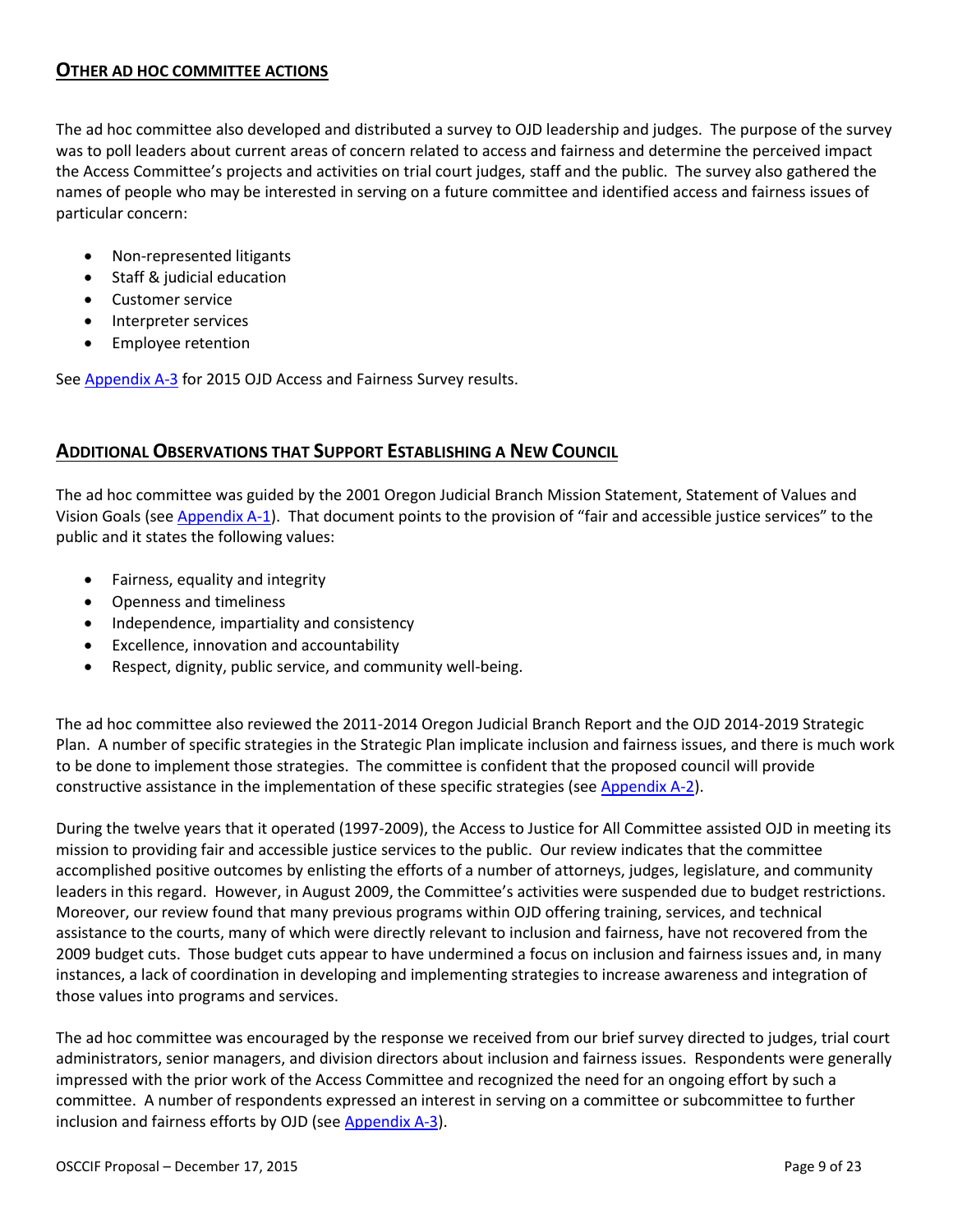OJD's vision goals include ensuring access to court services and earning the public's trust and confidence. As communities and the expectations of community members change, OJD must be responsive to those changes. As Oregon's demographics rapidly change there are more court users who encounter barriers when accessing the courts. In addition to ensuring that there are court interpreters for non-English speaking litigants, OJD must:

- Translate court information for people who are not proficient in English,
- Provide court information in alternative formats for people who are unable to read,
- Ensure that court services and information is available at trial courts for the 16.5% of Oregonians who do not use the internet at home due to the cost,
- Provide education and training to court staff and judges on the unique needs of minorities and other special populations who must interact with our courts, and
- Recruit and retain a workforce that reflects the population served by our courts.

For recent race and ethnic data, see the Criminal Justice Commission's Racial and Ethnic Impact Statement Historical Data, [Appendix A-4.](#page-22-0)

We also note that a new national survey conducted on behalf of the National Center for State Courts (NCSC) stresses the need for courts to better understand and respond to the needs of the diverse people who enter our court system. As stated on the NCSC website, the key findings o[f the NCSC public opinion survey](http://www.ncsc.org/2015survey) include:

- Support for the courts is stronger than in the heart of the recession, but shows signs of softening;
- Concerns about inefficiency and unfairness are deep-seated and real;
- Such concerns may be making the public enthusiastic about alternatives to traditional dispute resolution;
- African-Americans express significantly less faith in the courts than the population as a whole.

Based on our review, we are confident that the ongoing efforts of a council on inclusion and fairness could significantly assist OJD by monitoring and assisting in the implementation of the OJD's adopted strategies relating to access, inclusion, and fairness. The council would identify ways to integrate inclusion and fairness into OJD practices and procedures and coordinate efforts to ensure access, fairness, and equality within the department and courts. Further, the council would establish, implement, and monitor methods to ensure that OJD reaches out to the diverse people it serves to understand and address their needs and priorities as they relate to Oregon courts. The council would also serve in an advisory role to the Chief Justice and the SCA with respect to access, inclusion, and fairness issues.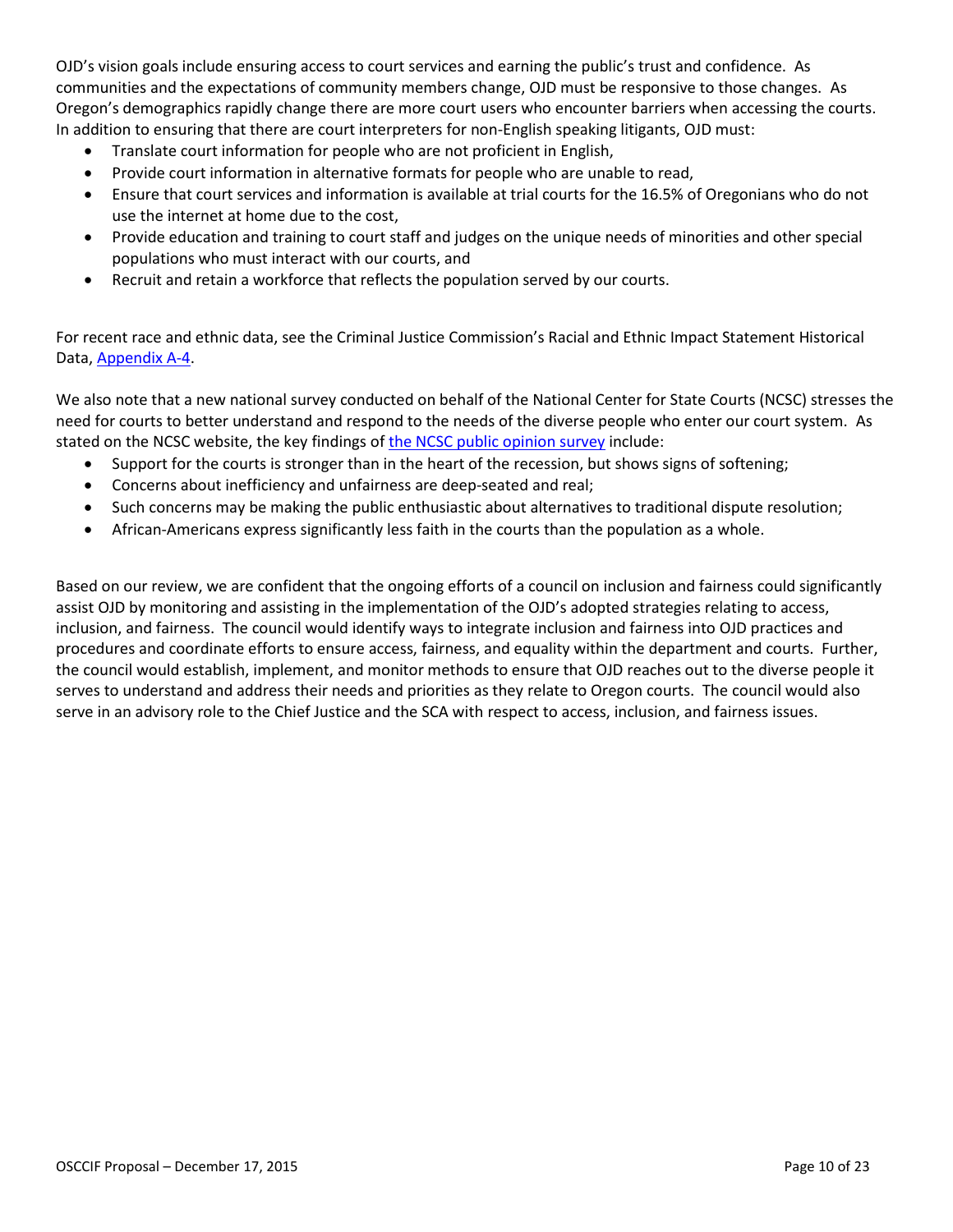## <span id="page-10-0"></span>**RECOMMENDATION TO ESTABLISH THE OREGON SUPREME COURT COUNCIL ON INCLUSION AND FAIRNESS (OSCCIF)**

The ad hoc committee recommends that the Chief Justice establish a council called the Oregon Supreme Court Council on Inclusion and Fairness (OSCCIF).

### <span id="page-10-1"></span>**PROPOSED CHARGE:**

#### **Oregon Supreme Court Council on Inclusion & Fairness (OSCCIF)**

- 1) Monitor and assist in the implementation of the OJD's Strategic Plan's strategies related to access, inclusion, and fairness.
- 2) Identify ways to integrate inclusion and fairness into OJD practices and procedures and coordinate efforts in order to ensure access, fairness, equality and integrity at all levels.
- 3) Establish, implement and monitor methods to ensure OJD reaches out to the diverse people we serve to understand and address their needs and priorities as they relate to Oregon Courts.
- 4) Advise CJ/SCA with respect to this charge

#### <span id="page-10-2"></span>**PROPOSED STRUCTURE:**

The ad hoc committee recommends that the OSCCIF be established as a permanent council within the OJD. The ad hoc committee recommends the following:

- The Chief Justice shall appoint the members of the OSSCIF and designate the Chair.
- Member should be appointed for 3-year terms, except the terms in the first appointment order should be staggered to ensure continuity.
- The OSCCIF should have half-day quarterly meetings that are structured to promote inclusion and are held in different geographic regions of the state. Meetings should include invitations to local judges, trial court administrators, justice partners, community members and business leaders.
- OSCCIF meetings should be open to the public and offer an opportunity for the public to address the council.
- OSCCIF meetings and activities should take advantage of technology and have an active website presence.
- The OSCCIF may establish sub-committees to address specific issues, topics, or recommendations.

#### <span id="page-10-3"></span>**PROPOSED MEMBERSHIP**

The ad hoc committee recommends 15 OSCCIF members representing diverse groups:

- 1 Supreme Court Justice
- 3 Circuit Court Judges
- 1 OSB Representative
- 1 District Attorney
- 1 Public member
- 1 Governor's Office

 $\bullet$  2 OSCA

- 1 Public Defender
- 1 Legislator
- 
- 2 Trial Court Administrators
	- 1 Private Attorney

The work group has developed a partial list of potential members by role.

#### <span id="page-10-4"></span>**PROPOSED STAFFING:**

The work group recommends dedicating a portion of a current OJD employee's time to focus on development and implementation of the OSCCIF. Ideally, there should be dedicated professional staff and support staff. Examples of duties that will be required of professional staff are:

- 1. Provide professional staff support to the OSCCIF. Professional staff support includes but is not limited to the following tasks as they relate to access, inclusion, and fairness in Oregon courts:
	- o Coordinate meeting logistics and ensure that minutes are developed and maintained for all OSCCIF meetings.
	- $\circ$  Assist the Chair by drafting meeting agendas and coordinating presentations, reports, and activities to occur at OSCCIF meetings.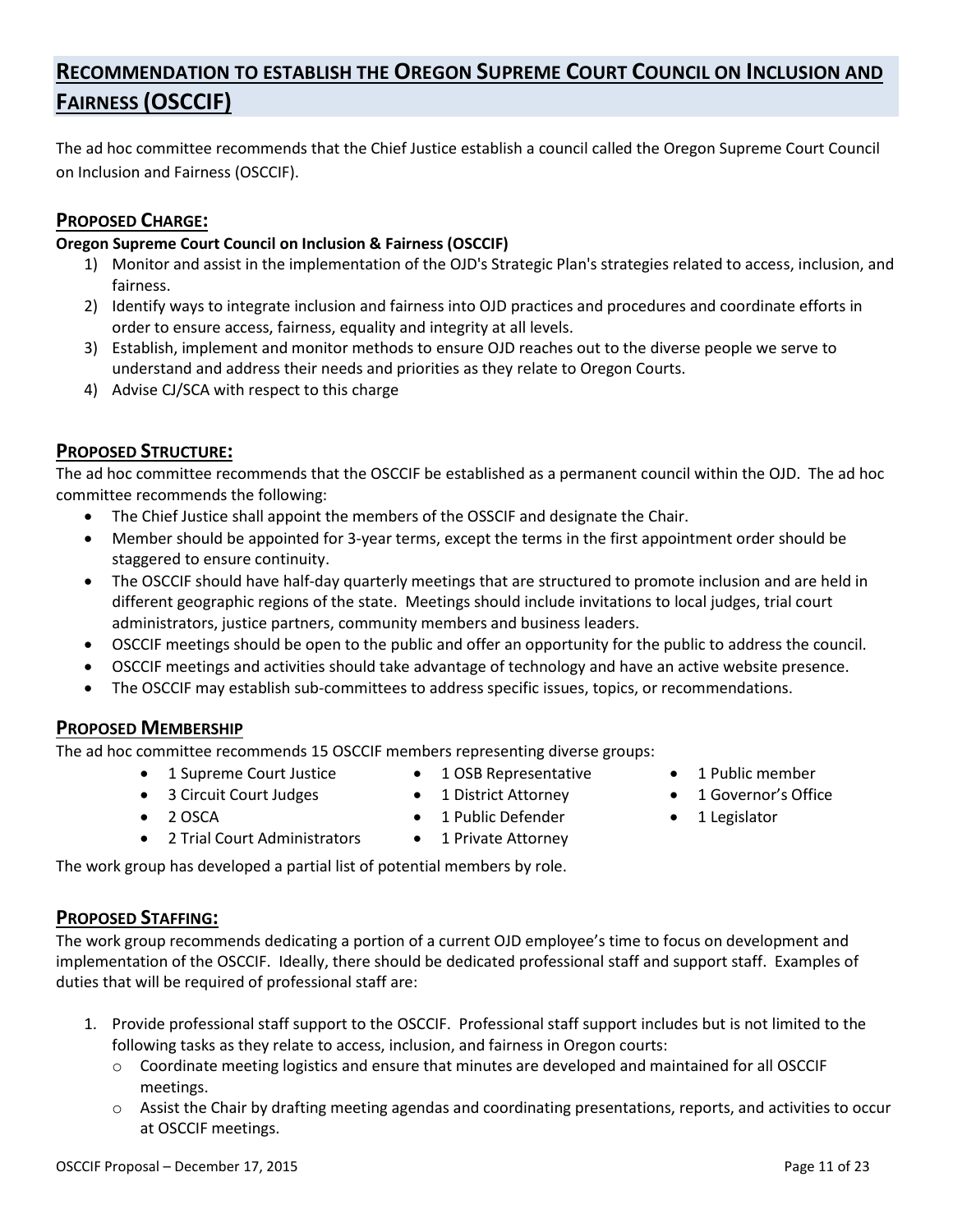- o Provide technical assistance to solve problems, develop programs, policies or procedures, or plan for change.
- o Analyze, evaluate, and suggest recommendations to the OSCCIF regarding OJD policy, programs, procedures, and systems.
- $\circ$  Coordinate the work of the OSCCIF with the Oregon State Bar and local court staff and judges; exercising leadership and accountability to achieve the objectives and priorities of the OSCCIF.
- $\circ$  Seek out and develop ways for the OSCCIF to gather and utilize input from staff, judges, and the public.
- o Establish and maintain effective lines of communication with the OSCCIF, trial court staff and judges, the State Court Administrator, and the Chief Justice.
- o Initiate, promote, and maintain professional working relationships with judges, community leaders, attorneys, community groups, and other professionals.
- 2. Serve as the liaison between OSCCIF and OSCA with courts, the Oregon State Bar, governmental agencies and others, responding to inquiries and concerns, and providing information and written materials regarding access, inclusion, & fairness in Oregon's courts.
- 3. Work with division managers, staff, courts, the Oregon State Bar, and other agencies to coordinate initiatives, implementation plans, and priorities; consult with managers, court staff, and judges on projects and systems design efforts.

This position does not require a law degree. The duties above are similar to duties of an OJD Analyst 3.

Two possible options for locating this position are provided below. The ad hoc committee understands that the Chief Justice and the State Court Administrator will need to determine if either of these options are feasible or if other options are available:

- 1) Court Language Access Services. CLAS is preparing a small reorganization, and has identified, .2 FTE of an Analyst 3 that could be assigned these duties.
- 2) The Supreme Court Staff Attorney Pool. If the Chief would prefer for this to be staffed from the Supreme Court, perhaps this function could be assigned to one of the staff attorneys.

The OSCCIF will also need some dedicated support staff assistance to:

- act as a liaison for OSCCIF members,
- prepare and distribute meeting materials and minutes to committee members,
- coordinate activities and information with SCCIF staff, judges, other employees, local and central administrative staff, the public, and other stakeholders,
- maintain files and records,
- create/type/format various documents, forms, reports, presentations, and publications,
- develop schedules and calendars,
- arrange travel and meeting logistics,
- provide general information, and
- develop and maintain web presence.

Support staff assistance could best be done by a management assistant experienced in providing support to committees and work groups. A management assistant in CLAS or JFCPD could probably assume these tasks.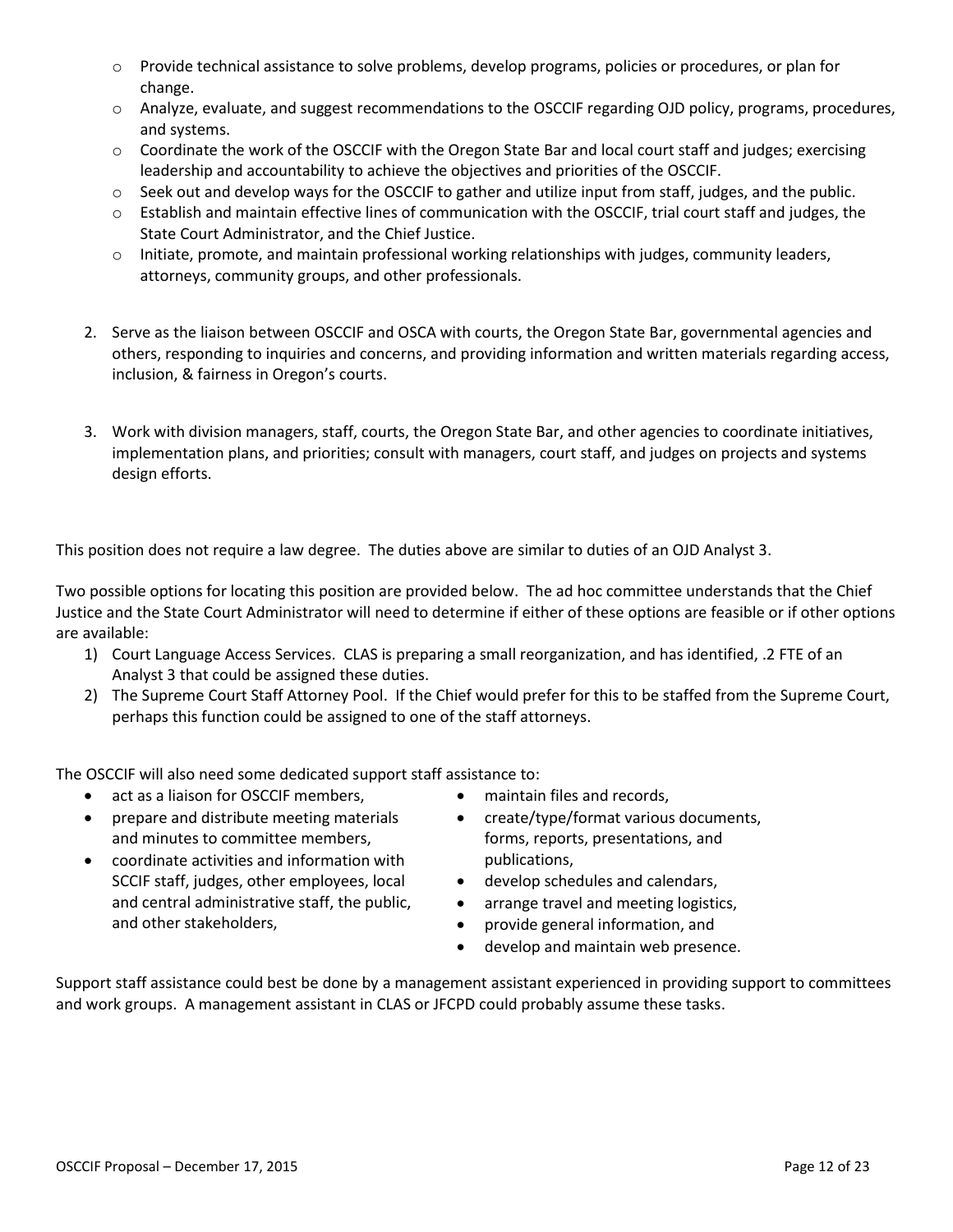## <span id="page-12-0"></span>**LIST OF ACRONYMS:**

AC – OJD Access to Justice For all Committee (1997-2008) ADA – Americans with Disabilities Act CJ – Chief Justice of the Oregon Supreme Court CLAS –Court Language Access Services, Office of the State Court Administrator CRB – Citizen Review Board, Juvenile and Family Court Programs Division CREW – OJD Court Re-engineering and Efficiency Work Group eCourt – Oregon statewide web-based courthouse; Also known as Oregon eCourt EEO – Equal Employment Opportunity EEOP – Equal Employment Opportunity Plan FAPA – Family Abuse Prevention Act FTE – Full Time Equivalent HRSD – Human Resource and Services Division IAT – Implicit-Association Test iForms – "Intelligent"/ interactive forms JCIP – Juvenile Court Improvement Program, Juvenile and Family Court Programs Division JFCPD – Juvenile & Family Court Programs Division MH Task Force – Mental Health Task Force NCJFCJ – National Council of Juvenile Court Judges NCSC – National Center for State Courts OETO – OJD Division: Office of Education, Training & Outreach OJD – Oregon Judicial Department OSB – Oregon State Bar OSCA – Office of the State Court Administrator OSCCIF – Oregon Supreme Court Council on Inclusion and Fairness SCA – State Court Administrator SFLAC – Sate Family Law Advisory Committee SJI – State Justice Institute SRL – Self Represented Litigants, also known as unrepresented, pro se, or non-represented Supervisory C.A.M.P. –Supervisor Creating Administrative Management Professionals, OETO education program TCA – Trial Court Administrator USDOJ – United States Department of Justice UTCR – Uniform Trial Court Rules VAWA – Violence against Women Act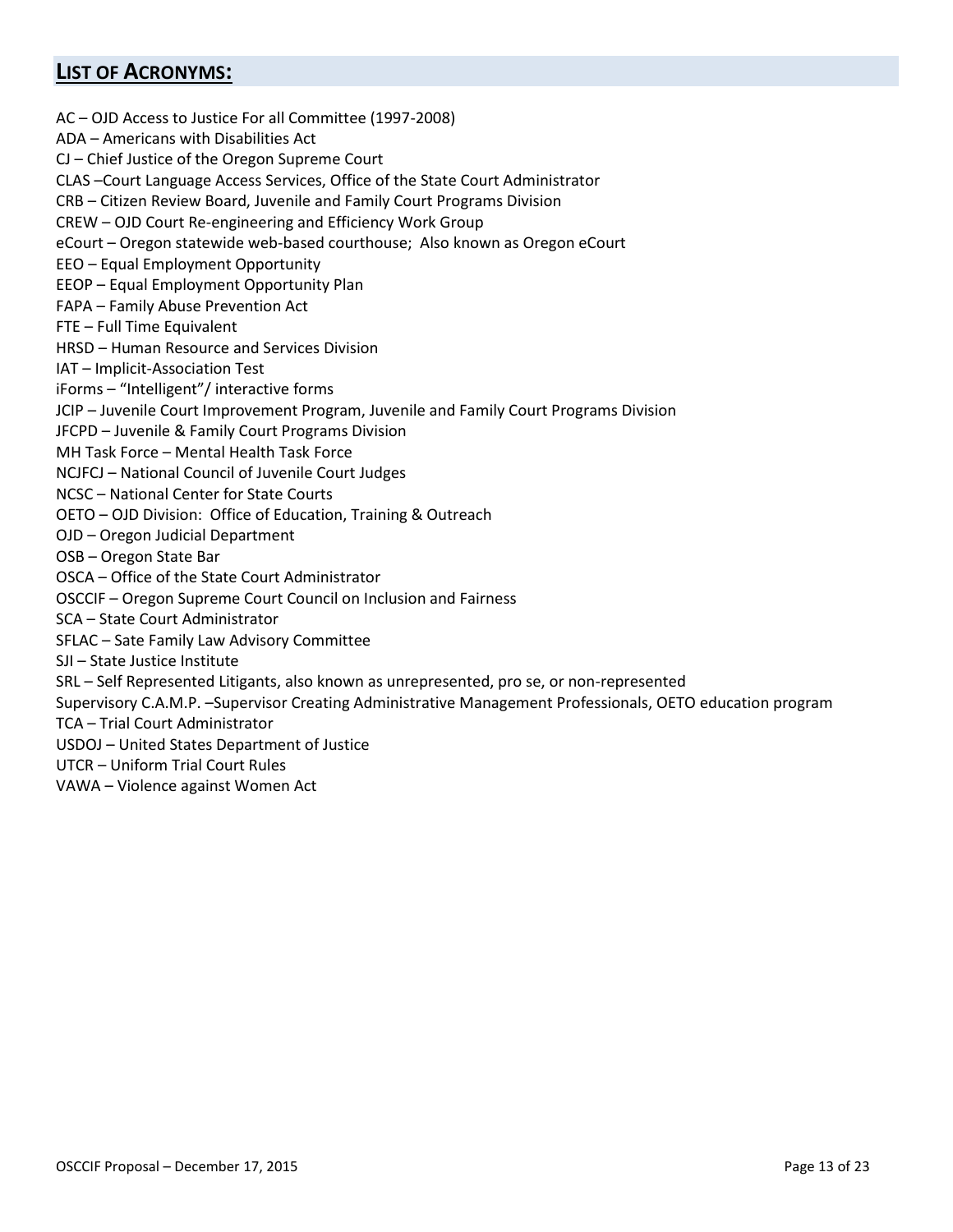## <span id="page-13-0"></span>**APPENDIX A-1 OJD MISSION STATEMENT, VALUES AND GOALS**

## **OREGON JUDICIAL BRANCH**

## **MISSION STATEMENT**

As a separate and independent branch of government, our mission is to provide fair and accessible justice services that protect the rights of individuals, preserve community welfare, and inspire public confidence.

## **STATEMENT OF VALUES**

Fairness, equality, and integrity

Openness and timeliness

Independence, impartiality, and consistency

Excellence, innovation, and accountability

Respect, dignity, public service, and community wellbeing

## **VISION GOALS**

ACCESS - Ensure access to court services for all people

TRUST AND CONFIDENCE - Earn the public's enduring trust and confidence

DISPUTE RESOLUTION - Help people choose the best way to resolve their disputes

PARTNERSHIPS - Build strong partnerships with local communities to promote public safety and quality of life

ADMINISTRATION - Make courts work for people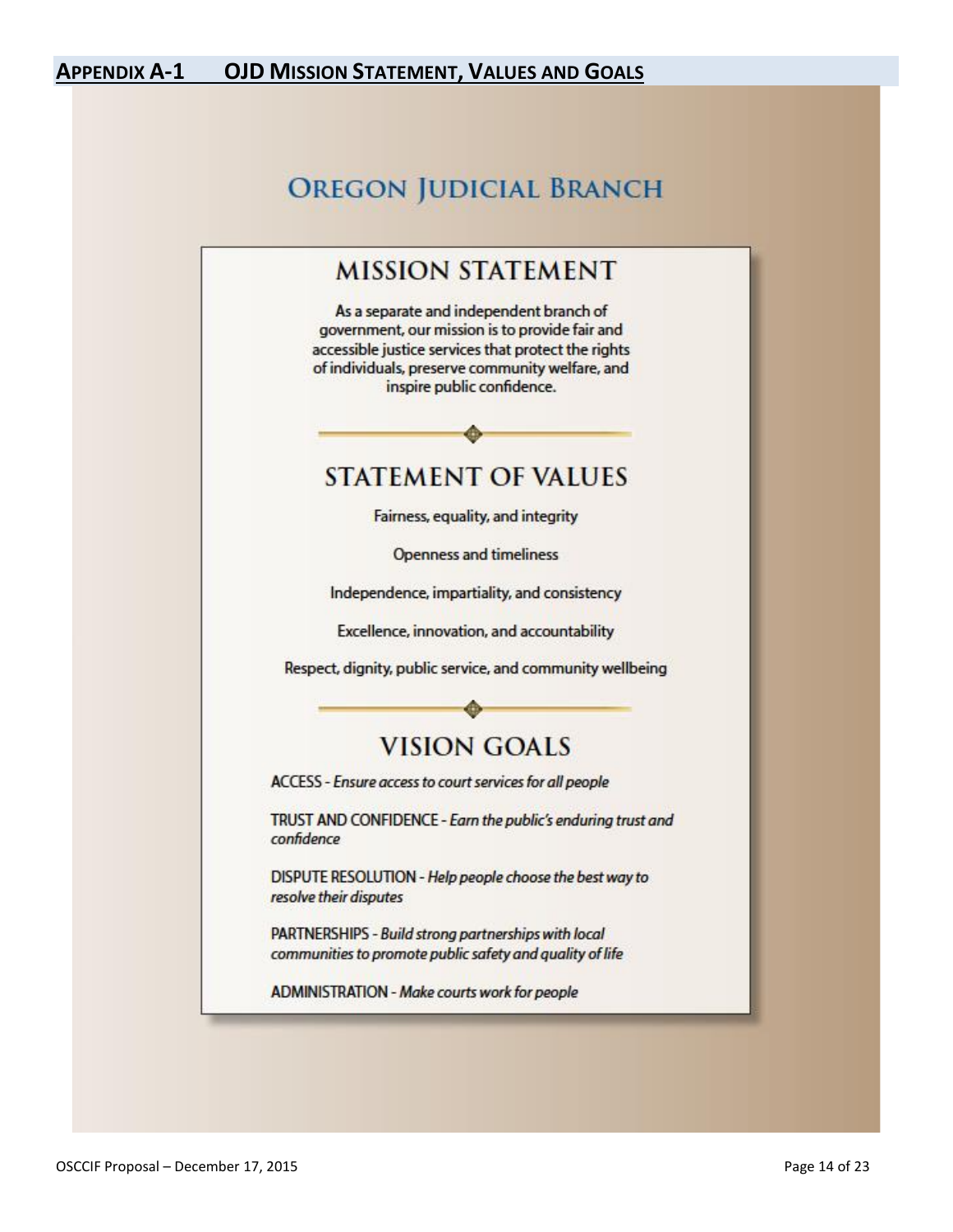## **APPENDIX A-2 STRATEGIC PLAN OSCCIF**

## **OJD Strategic Plan as It Pertains to OSCCIF**

The Oregon Judicial Department has a five-year strategic plan covering the period July 1, 2014, through June 30, 2019. The plan is built around the five vision goals that lie at the heart of OJD's mission:

- **Access**: Ensure access to court services for all people;
- **Trust and Confidence**: Earn the public's enduring trust and confidence;
- **Dispute Resolution**: Help people choose the best way to resolve their disputes;
- **Partnerships**: Build strong partnerships with local communities to promote public safety and quality of life;
- **Administration**: Make courts work for people.

<span id="page-14-0"></span>For each goal, key strategic areas have been identified. The plan also lays out strategies and performance objectives in support of each goal.

This document calls out the OJD wide strategies and performance objectives that seem to touch on OSCCIF's charge from the Chief Justice.

## **ACCESS Goal: Increase Public Access to Justice**

#### *Key Strategic Area: Improve Access to Public User-Friendly Courts*

| OJD wide strategies and performance objectives                        | <b>Possible OCCIF involvement</b>                                  |
|-----------------------------------------------------------------------|--------------------------------------------------------------------|
| #3: Improve Services for Self-Represented and Unrepresented Litigants |                                                                    |
| - Falls under State Family Law Advisory Committee (SFLAC)             |                                                                    |
| #4 : Improve Limited-English-Proficient-Person Services               | OSCCIF could have subcommittee to advise                           |
| - Falls under Court Language Access Services (CLAS)                   |                                                                    |
| #5: Improve ADA Accommodations and Services                           | OSCCIF staff could also be ADA coordinator and work with committee |
| - Falls under OSCA                                                    |                                                                    |

## **TRUST Goal: Promote Public Trust and Confidence**

## *Key Strategic Area: Provide Public with Improved Experience, Safety, and Awareness*

| OJD wide strategies and performance objectives                                                                                                                                                                                                          | <b>Possible OCCIF involvement</b>               |
|---------------------------------------------------------------------------------------------------------------------------------------------------------------------------------------------------------------------------------------------------------|-------------------------------------------------|
| #6: Improve Juror Service Experience                                                                                                                                                                                                                    |                                                 |
| - Falls under OSCA                                                                                                                                                                                                                                      |                                                 |
| #6.2 Evaluate and implement systems, services, and tools aimed at<br> improving the quality of jurors' experiences. For example, adopt "one-trial<br>or one-day" service and improve the tools and services available for the<br>jury room and jury box | $\vert$ - follow up with recommendations to SCA |
| #6.3: Develop and use an automated Jury experience survey instrument                                                                                                                                                                                    |                                                 |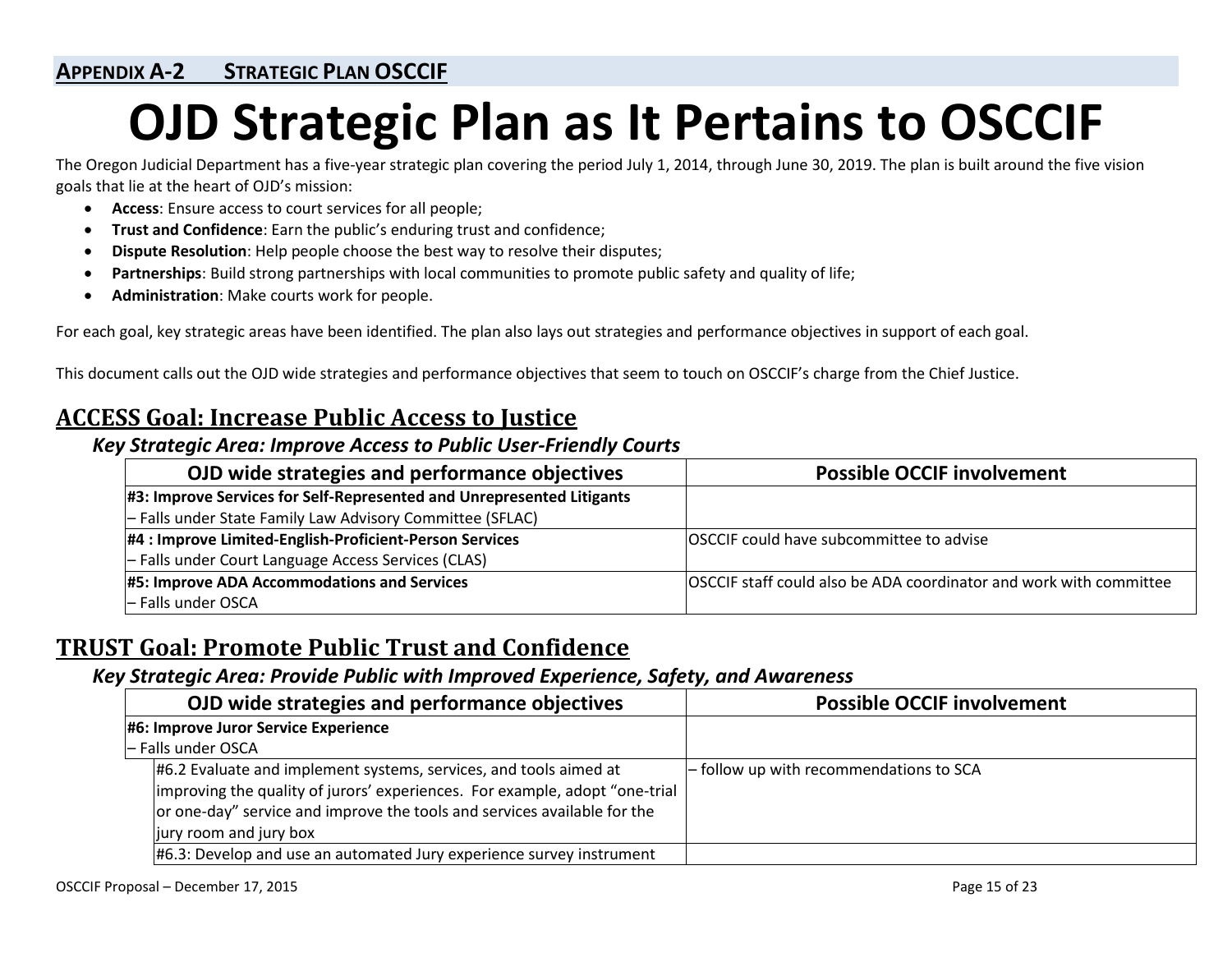| #8 Institutionalize Public Outreach |                                                                           |                                                                          |
|-------------------------------------|---------------------------------------------------------------------------|--------------------------------------------------------------------------|
| - Falls under OETO                  |                                                                           |                                                                          |
|                                     | #8.2 Expand local and statewide outreach efforts designed to enhanced     | $-$ Expanding outreach and collaborate with OSB on their public outreach |
|                                     | public understanding of the role of judiciary and the Oregon court system | forums with selected community organizations                             |
|                                     | an how it processes                                                       |                                                                          |

## **PARTNERSHIP Goal: Engage Actively with Justice System Participants and Community**

## *Key Strategic Area: Focus on Specialized Dockets and Plans for Improved Outcomes*

| OJD wide strategies and performance objectives                               | <b>Possible OCCIF involvement</b>                                  |
|------------------------------------------------------------------------------|--------------------------------------------------------------------|
| #11 Develop Specialty Court Docket Programs for Vulnerable Persons           |                                                                    |
| - Falls under Juvenile & Family Court Programs Division (JFCPD) along with   |                                                                    |
| Office of Education, Training and Outreach (OETO): JFCPD works on vulnerable |                                                                    |
| persons and OETO puts together interactive piece per Kingsley                |                                                                    |
| $\#11.3$ Provide legal and awareness training and develop bench guides for   | - OSCCIF could have subcommittee on vulnerable persons and provide |
| judges and staff on handling cases and case types involving vulnerable or    | guidance and recommendations                                       |
| incapacitated adults, including how to identify abuse of persons in fact     |                                                                    |
| situations before a court                                                    |                                                                    |
| 11.4 Pilot specialty elder and family law court dockets for coordination of  | - OSCCIF could have subcommittee on vulnerable persons and provide |
| various cases or matters involving the same elder or vulnerable person -     | guidance and recommendations                                       |
| OSCCIF could have subcommittee on vulnerable persons and provide             |                                                                    |
| guidance and recommendations                                                 |                                                                    |
| #13 Promote Juvenile Court Improvements                                      |                                                                    |
| - Falls under JFCPD: JCIP Advisory Committee, CRB Advisory Committee and     |                                                                    |
| MH Task Force                                                                |                                                                    |

## **ADMINISTRATION Goal: Advance Best Practices in Judicial Administration**

## *Key Strategic Area: Improve Accountability and Performance*

| OJD wide strategies and performance objectives                                                                                  | <b>Possible OCCIF involvement</b>                                 |
|---------------------------------------------------------------------------------------------------------------------------------|-------------------------------------------------------------------|
| #14 Automate Performance Measures                                                                                               | - Pull data from performance measurements. What data is important |
|                                                                                                                                 | on an access perspective an committee can make recommendations    |
| #15 Enhance Financial Accountability and Transparency                                                                           |                                                                   |
| #15.1 Study and implement programs to improve the effective collection of $\frac{1}{2}$ ??? Access & Fairness issues in Oregon? |                                                                   |
| monetary orders - restitution, fines, and fees - and compliance with                                                            |                                                                   |
| related court orders to increase individual accountability to the justice                                                       |                                                                   |
| system, victims, and society                                                                                                    |                                                                   |
| #16 Advance Human Resource Best Practices and Principles                                                                        |                                                                   |
| l– Falls under HRSD                                                                                                             |                                                                   |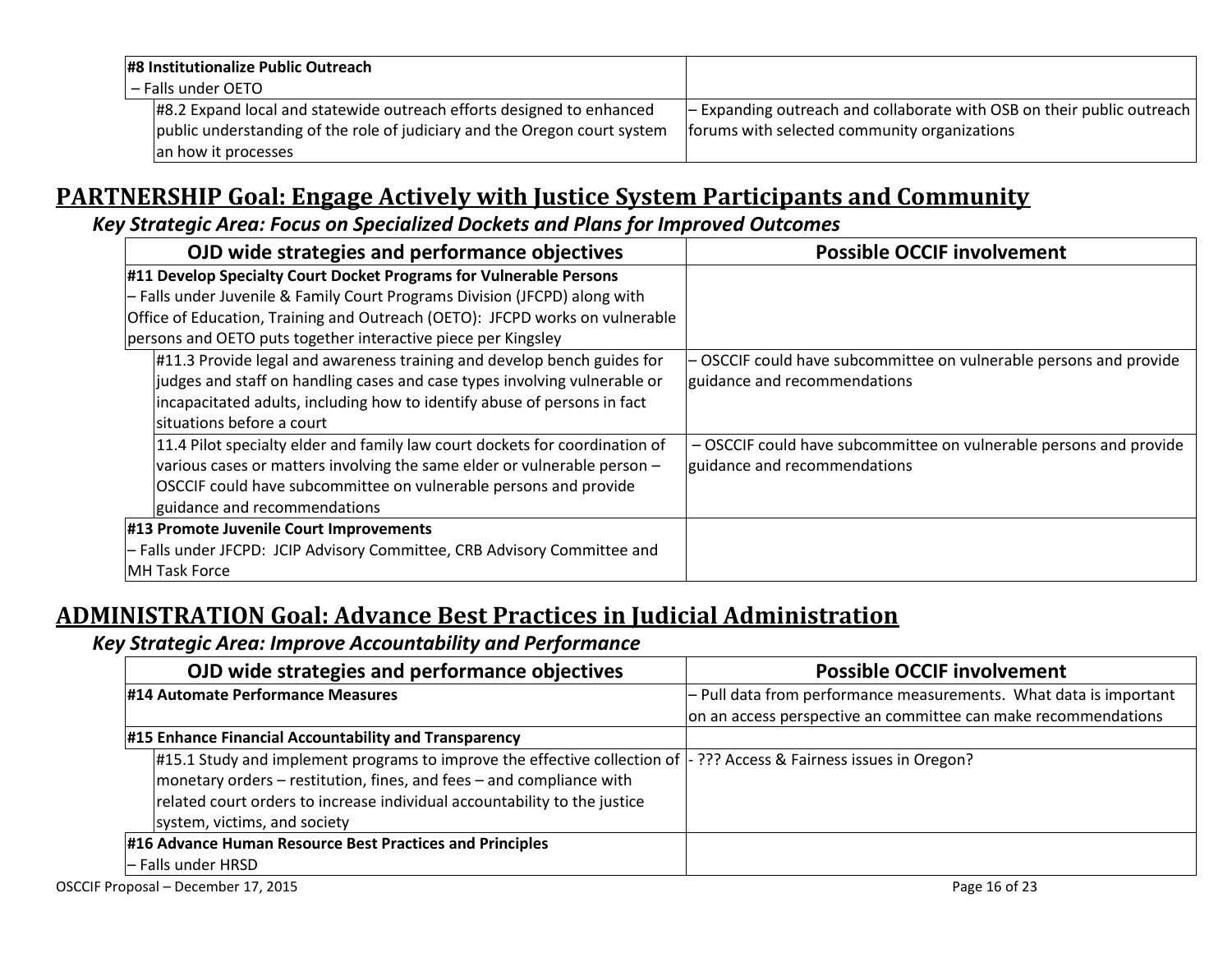| #16.1 Enhance knowledge, skills and abilities in the area of court    | - The former Access Committee had a subcommittee on this. |
|-----------------------------------------------------------------------|-----------------------------------------------------------|
| administration for judges and managers throughout the court system by |                                                           |
| regular training and evaluation                                       |                                                           |
| #16.2 Develop and implement career-ladder planning and development    | - The former Access Committee had a subcommittee on this. |
| programs and opportunities for all court and administrative staff     |                                                           |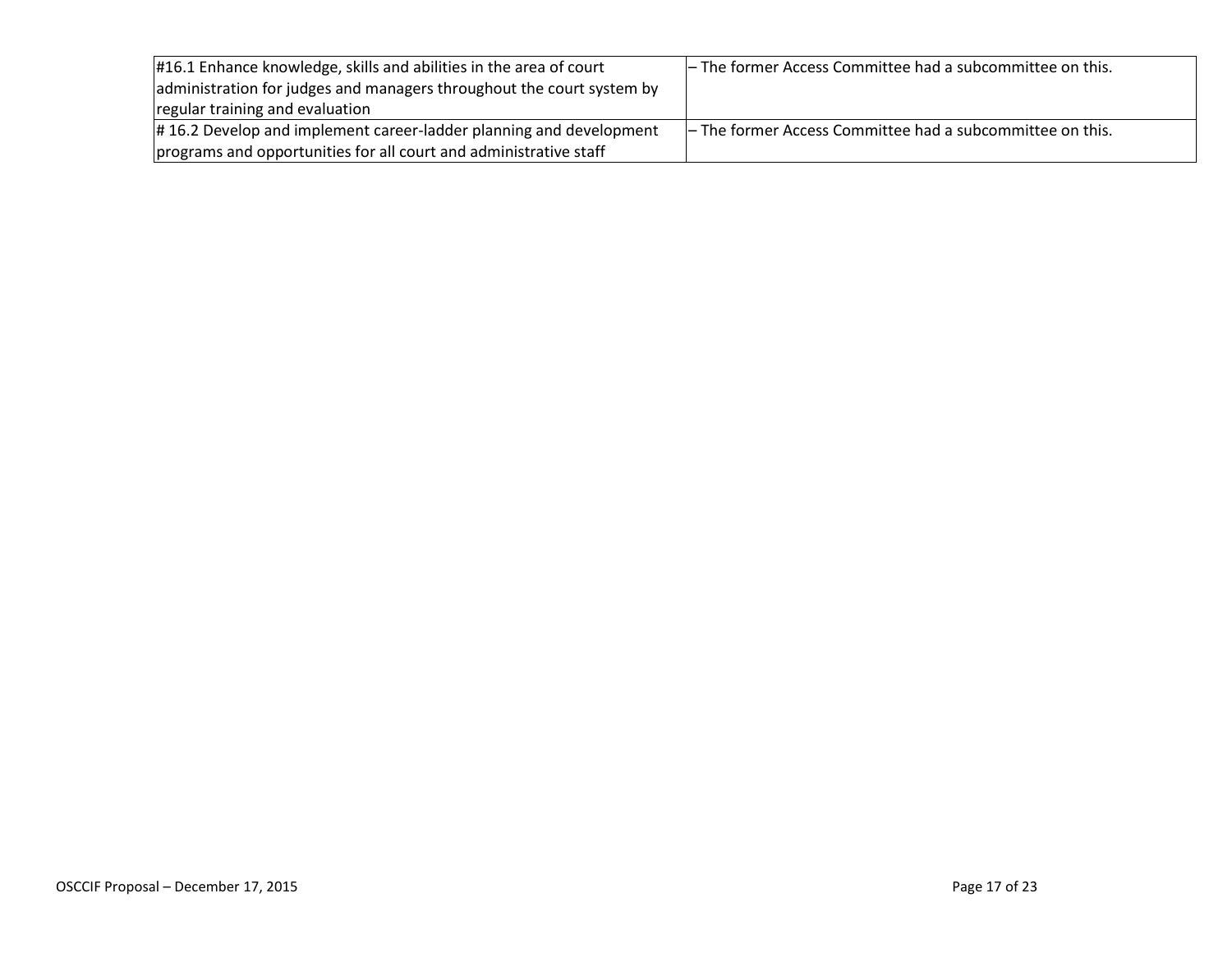## <span id="page-17-0"></span>**APPENDIX A-3 ACCESS TO JUSTICE WORKGROUP SURVEY RESULTS**

Q1 Prior to its suspension in June 2009 due to the recession, the OJD's Access to Justice For All Committee (AC) worked on numerous projects\*. For each AC project listed in the matrix below, please check any of the column choices that reflect your knowledge or understanding of the project:

|                                                                                                                                                                                                                                                                                                                            | I have<br>not seen<br>this | This had a<br>positive<br>impact on<br>courts | <b>This</b><br>benefited<br>the<br>public | I do not know<br>what impact this<br>has had on the<br>courts and/or<br>public | Total<br><b>Respondents</b> |
|----------------------------------------------------------------------------------------------------------------------------------------------------------------------------------------------------------------------------------------------------------------------------------------------------------------------------|----------------------------|-----------------------------------------------|-------------------------------------------|--------------------------------------------------------------------------------|-----------------------------|
| Issued and monitored recommendations based on the following reports: 1994 - Oregon<br>Supreme Court Task Force on Racial/Ethnic Issues in the Judicial System, 1998 -<br>Oregon Supreme Court/Oregon state Bar Task Force on Gender Fairness, 2006 - Taks<br>Force on Access to State Courts for Persons with Disabilities | 28.46%<br>35               | 26.83%<br>33                                  | 28.46%<br>35                              | 45.53%<br>56                                                                   | 123                         |
| Co-sponsored with OJD legislation that became law that allows trial courts to provide<br>interpreters in all juvenile delinquency proceedings for the non-English speaking<br>parents/ guardians of youth before the court                                                                                                 | 5.69%                      | 64.23%<br>79                                  | 75.61%<br>93                              | 13.01%<br>16                                                                   | 123                         |
| Co-sponsored with OJD legislation that became law that increased the juror per diem<br>rate                                                                                                                                                                                                                                | 10.48%<br>13               | 45.97%<br>57                                  | 63.71%<br>79                              | 22.58%<br>28                                                                   | 124                         |
| Encouraged and supported the development of translations of family law forms                                                                                                                                                                                                                                               | 7.32%<br>lg.               | 63.41%<br>78                                  | 77.24%<br>95                              | 11.38%<br>14                                                                   | 123                         |
| Encouraged and supported the expansion of family law facilitation assistance in the trial<br>courts                                                                                                                                                                                                                        | 6.50%<br>R.                | 70.73%<br>87                                  | 73.98%<br>91                              | 13.01%<br>16                                                                   | 123                         |
| Co-sponsored with OJD legislation that became law that allows jurors to waive payment<br>and elect that the funds be distributed to OJD programs identified by the Chief Justice.                                                                                                                                          | 12.20%<br>15               | 56.10%<br>69                                  | 36.59%<br>45                              | 29.27%<br>36                                                                   | 123                         |
| Drafted and advocated for Judicial Education policy to incorporate fairness and ethics<br>issues in all education programs and products.                                                                                                                                                                                   | 21.49%<br>26               | 44.63%<br>54                                  | 38.84%<br>47                              | 33.88%<br>41                                                                   | 121                         |
| Helped plan and actively supported the Annual Governor's Summit on the over-<br>representation of Minorities in the Juvenile Justice System.                                                                                                                                                                               | 24.39%<br>30               | 25.20%<br>31                                  | 24.39%<br>30                              | 50.41%<br>62                                                                   | 123                         |
| Developed and distributed to trial courts a poster that explains how court staff may help<br>court-users, what court staff cannot do by law, and how to find legal help - English and<br>Spanish versions.                                                                                                                 | 20.16%<br>25               | 45.97%<br>57                                  | 50.00%<br>62                              | 25.00%<br>31                                                                   | 124                         |
| Developed and distributed juror information pamphlet                                                                                                                                                                                                                                                                       | 19.51%<br>24               | 41.46%<br>51                                  | 55.28%<br>68                              | 24.39%<br>30                                                                   | 123                         |
| Developed and distributed juror orientation video                                                                                                                                                                                                                                                                          | 5.69%                      | 68.29%<br>84                                  | 75.61%<br>93                              | 13.01%<br>16                                                                   | 123                         |

**Answered: 124 Skipped: 2**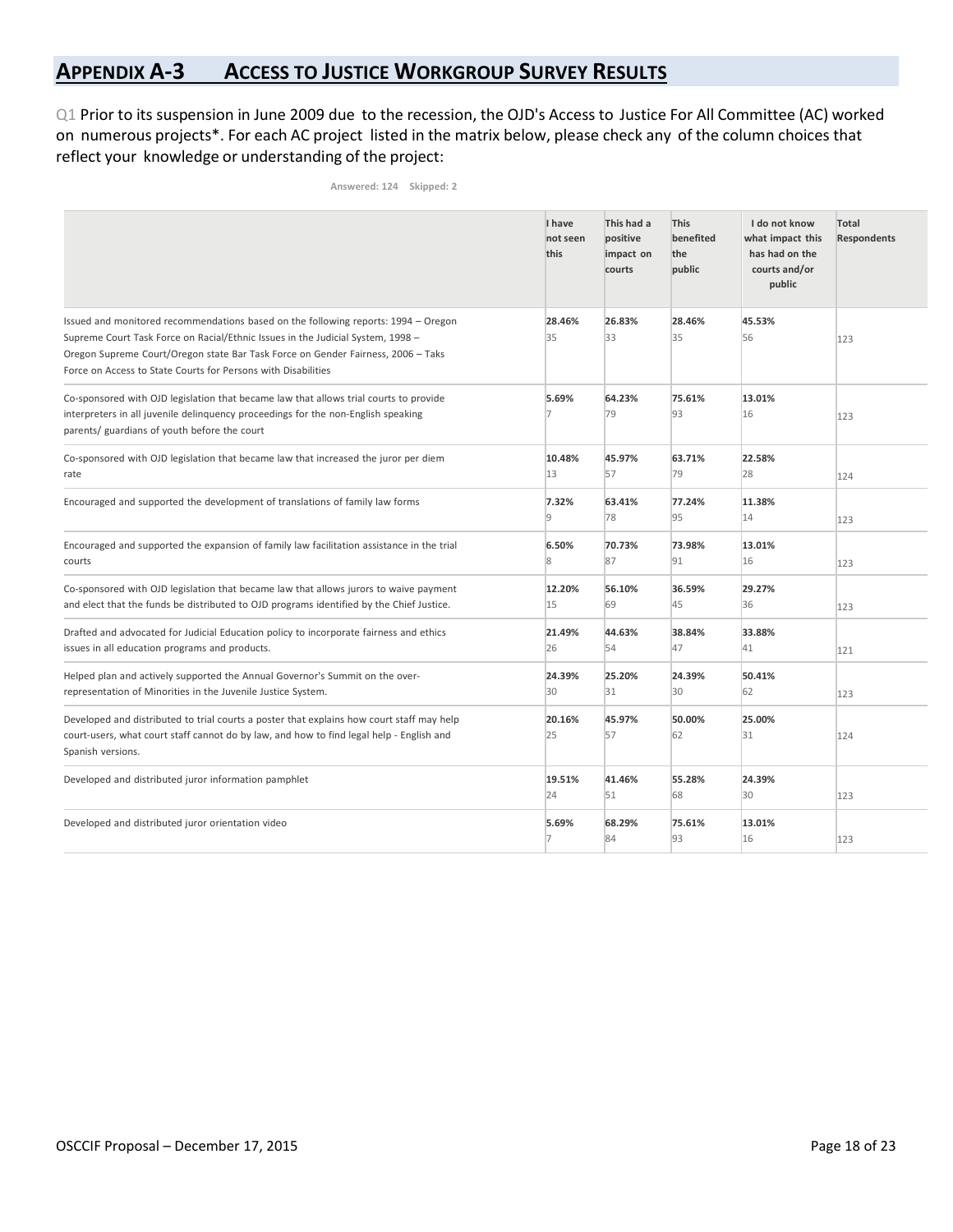#### Q2 If the Chief Justice reinstates a committee to work on such issues, what areas of concern, activities, or projects should the committee address? (please check all that apply)



| <b>Answer Choices</b>                  | Responses |     |
|----------------------------------------|-----------|-----|
| Services for non represented litigants | 86.55%    | 103 |
| Interpreter Services                   | 42.86%    | 51  |
| Staff Education                        | 59.66%    | 71  |
| Judicial Education                     | 49.58%    | 59  |
| OJD Workforce                          | 24.37%    | 29  |
| Employee Recruitment & Selection       | 30.25%    | 36  |
| <b>Customer Service</b>                | 55.46%    | 66  |
| Juror Service                          | 35.29%    | 42  |
| Policy Development                     | 28.57%    | 34  |
| <b>Total Respondents: 119</b>          |           |     |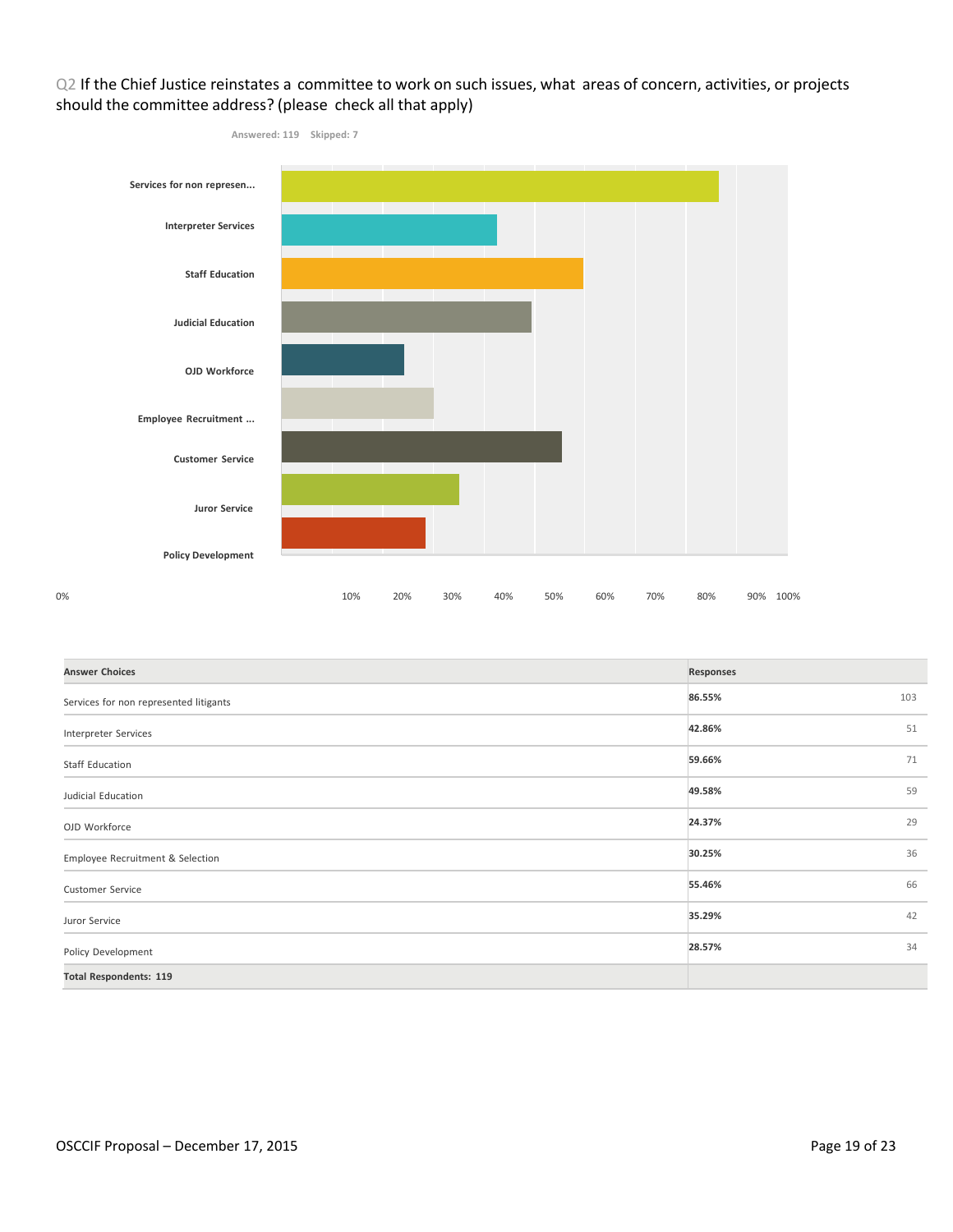|    | Other (please specify)                                                                                                                                                                                                                                                                                                                                                                                                                                                                                                                   | Date               |
|----|------------------------------------------------------------------------------------------------------------------------------------------------------------------------------------------------------------------------------------------------------------------------------------------------------------------------------------------------------------------------------------------------------------------------------------------------------------------------------------------------------------------------------------------|--------------------|
| 1  | Many of our courthouses still fail to comply with ADA standards for physical access for people with physical disabilities.<br>Is there something that the task force can do?                                                                                                                                                                                                                                                                                                                                                             | 9/30/2015 2:43 PM  |
| 2  | Not sure what the difference is between "staff education" and "OJD Workforce." Attention to staff and support is the reason I<br>chose both.                                                                                                                                                                                                                                                                                                                                                                                             | 9/30/2015 8:35 AM  |
| 3  | Information for the court and system partners about the impacts of domestic violence on underserved populations, including<br>minorities/ESL communities, people with disabilities, the LGBTQ community, etc.                                                                                                                                                                                                                                                                                                                            | 9/29/2015 5:03 PM  |
| 4  | <b>Employee Retention</b>                                                                                                                                                                                                                                                                                                                                                                                                                                                                                                                | 9/22/2015 11:09 AM |
| 5  | I think all are worthy areas but I prioritize the ones I selected.                                                                                                                                                                                                                                                                                                                                                                                                                                                                       | 9/14/2015 1:14 PM  |
| 6  | <b>Measuring Performance</b>                                                                                                                                                                                                                                                                                                                                                                                                                                                                                                             | 9/10/2015 10:53 AM |
| 7  | more extensive access to legal representation - as opposed to encouraging self representation                                                                                                                                                                                                                                                                                                                                                                                                                                            | 9/9/2015 2:40 PM   |
| 8  | I am actually not a big fan of increasing services to self- represented parties I believe that it compromises judicial neutrality and<br>puts staff in the position of giving legal advice. I would prefer that e focus on expanding access to legal services and support<br>assistance to self-represented parties coming from somewhere other than the court like perhaps the bar                                                                                                                                                      | 9/9/2015 2:14 PM   |
| 9  | In the context of this survey I don't know what OJD Workforce means.                                                                                                                                                                                                                                                                                                                                                                                                                                                                     | 9/9/2015 2:04 PM   |
| 10 | This is a ridiculous survey. The OJD naturally is unbiased, fair, and access is available to all. To establish ANOTHER committee to<br>work toward a goal of something that we already do is a useless waste of time and resources when there are so many other areas<br>that could benefit from some attention. I hope that the Chief realizes that time needs to be spent on better things for the judicial<br>branch then on something that we already area aware of, educated on and naturally do in our everyday work environments. | 9/9/2015 1:12 PM   |
| 11 | no opinion                                                                                                                                                                                                                                                                                                                                                                                                                                                                                                                               | 9/9/2015 12:53 PM  |
| 12 | Court staff need and deserve assistance in ways to optimize services for and interactions with the public. Staff have a<br>tremendously difficult job and are understaffed and limited in the type of assistance they can give but public expectations conflict<br>with these limitations.                                                                                                                                                                                                                                               | 9/9/2015 12:44 PM  |
| 13 | Disporportionality of minority defendants in criminal cases. Effectiveness and impact on public of driver's license suspension<br>as a collection tool.                                                                                                                                                                                                                                                                                                                                                                                  | 9/9/2015 11:57 AM  |
| 14 | Services for disabled (includes hearing issues); working with OSB to increase lawyer assistance for self-represented litigants;<br>public education efforts re: court system and civics (including partnering with schools)                                                                                                                                                                                                                                                                                                              | 9/9/2015 11:45 AM  |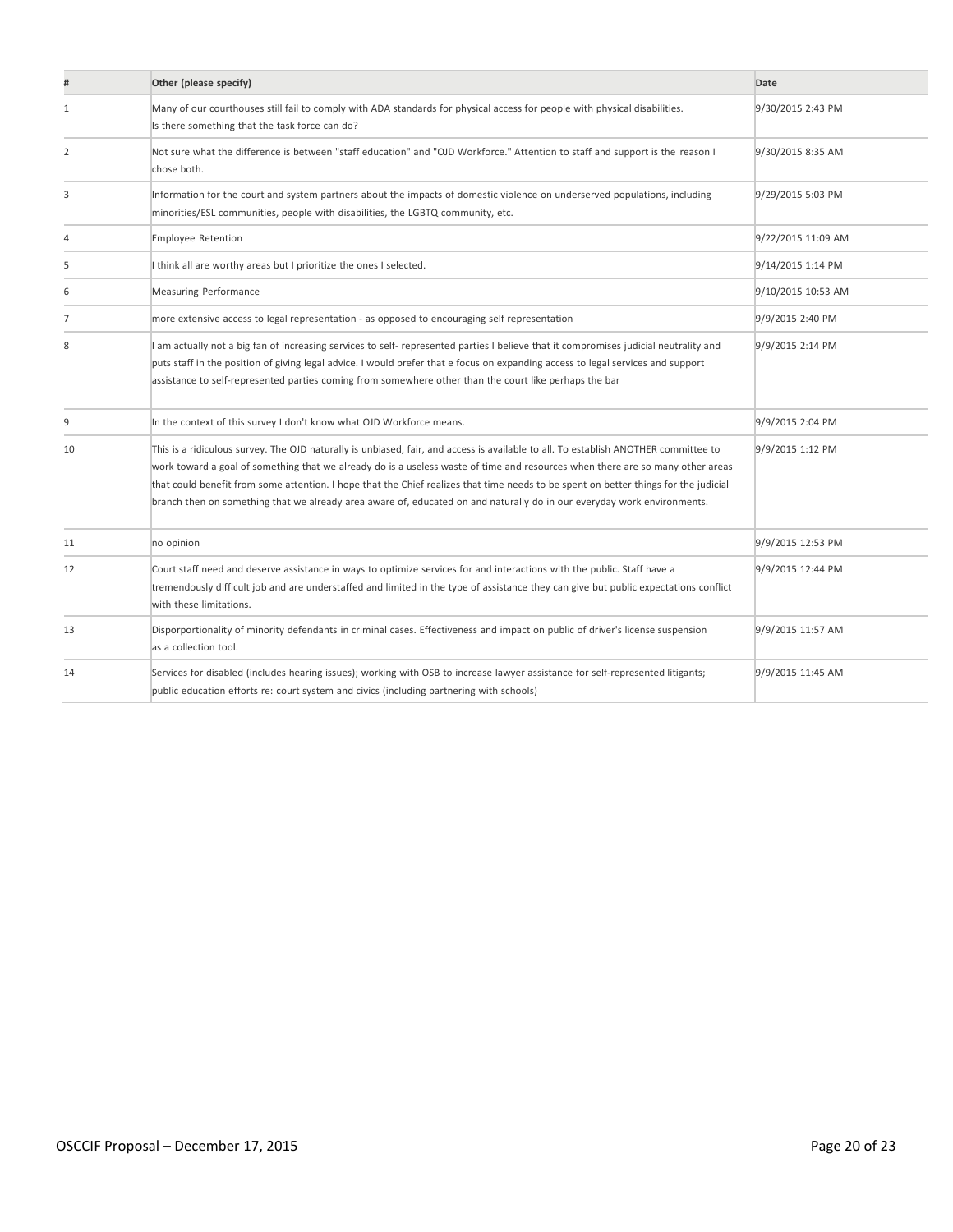#### Q3 If the Chief Justice reinstates a statewide committee to work on these issues, how would you like to be involved?



**Answer Choices Responses** be <sup>a</sup> committee member (include name and county in comment field) **14.15%** <sup>15</sup> participate on <sup>a</sup> workgroup or subcommittee of interest to me (include name, county, and topic areas of interest to you in the comment field) **23.58%** <sup>25</sup> receive periodic updates of the work of the committee or subcommittees **81.13%** <sup>86</sup> **Total Respondents: 106**

|    | Comment                                                                                                                                                                 | Date               |
|----|-------------------------------------------------------------------------------------------------------------------------------------------------------------------------|--------------------|
|    | am interested in all aspects of access to justice issues and I would like to lend a hand in any way that would be helpful.<br>Suzanne Chanti, Lane County.              | 9/30/2015 2:43 PM  |
| 2  | Would be happy to help. Amy Holmes Hehn, Circuit Court Judge                                                                                                            | 9/29/2015 5:03 PM  |
| 3  | Too much time is spent on this when there are other areas that should have resources assigned.                                                                          | 9/29/2015 5:03 PM  |
| 4  | Sherry L. Bryant, TCA 7th Judicial District Staff Education OJD Workforce Employee Recruitment & Selection                                                              | 9/29/2015 2:14 PM  |
| 5  | Susie Norby, Clackamas County                                                                                                                                           | 9/29/2015 2:07 PM  |
| 6  | Kirk Brust, Trial Court Administrator Josephine County Circuit Court                                                                                                    | 9/29/2015 1:57 PM  |
| 7  | Brenda Wilson/OSCA - Salem -- Americans with Disabilites Act (ADA) - *current Statewide ADA Coordinator; -- Records<br>Management - *current Statewide Records Manager. | 9/22/2015 11:18 AM |
| 8  | Jim Belshe, Trial Court Administrator Linn County Circuit Courts Subjects: Customer Service, Recruitment, Policy Development.                                           | 9/22/2015 7:42 AM  |
| 9  | Tammy Dover, Yamhill Circuit Court                                                                                                                                      | 9/17/2015 11:45 AM |
| 10 | Linda Hukari, Benton County Circuit Court Self-represented litigants, policy development, education                                                                     | 9/16/2015 4:07 PM  |
| 11 | Deanne darling clackamas. Self represented litigants                                                                                                                    | 9/16/2015 3:09 AM  |
| 12 | Karrie McIntyre, Lane County, Self represented litigants workgroup.                                                                                                     | 9/14/2015 1:14 PM  |
| 13 | Mary M James Marion Access to courts and court referred services for economically disadvantaged litigants.                                                              | 9/13/2015 8:46 PM  |
| 14 | Beth A. Allen, Multnomah County Circuit Court                                                                                                                           | 9/11/2015 4:45 PM  |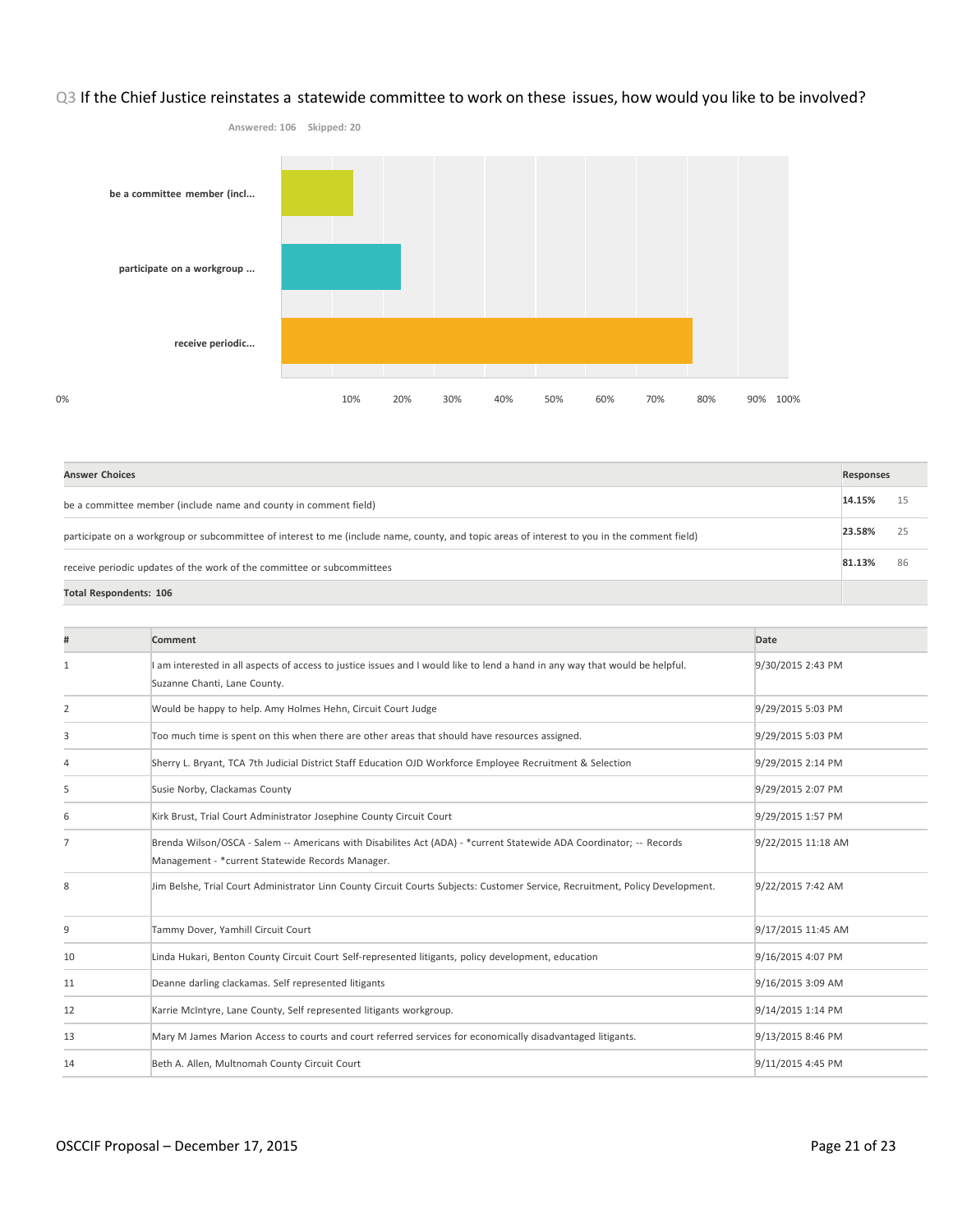| 15 | I was on the Disability Task Force and would be happy to continue to help in any way but will be retiring soon so that's why I didn't<br>mark the boxes. If you want Plan B Judges, I would be happy to be involved and have lots of experience working with pro se<br>litigants, court interpretors and a special interest in access to courts. | 9/10/2015 9:54 AM |
|----|--------------------------------------------------------------------------------------------------------------------------------------------------------------------------------------------------------------------------------------------------------------------------------------------------------------------------------------------------|-------------------|
| 16 | Not ready to volunteer as a Committee Member at this time (but perhaps in future years). Thank you!                                                                                                                                                                                                                                              | 9/9/2015 3:47 PM  |
| 17 | Lauren Holland, Lane County - better access to legal representation                                                                                                                                                                                                                                                                              | 9/9/2015 2:40 PM  |
| 18 | Bonnie Savage, Lincoln County - Either participating as a committee member or in a workgroup addressing: Staff Education,<br>OJD workforce, Employee Recruitment, Juror Selection                                                                                                                                                                | 9/9/2015 2:37 PM  |
| 19 | Since I will be retiring in December, I would not be involved.                                                                                                                                                                                                                                                                                   | 9/9/2015 2:31 PM  |
| 20 | Eva Temple Umatilla/Morrow                                                                                                                                                                                                                                                                                                                       | 9/9/2015 2:28 PM  |
| 21 | Jim Egan                                                                                                                                                                                                                                                                                                                                         | 9/9/2015 2:17 PM  |
| 22 | Jay McAlpin, Lane. I would be interested in being of use, in general. There is no specific topic area of interest.                                                                                                                                                                                                                               | 9/9/2015 2:04 PM  |
| 23 | Darleen Ortega. Particularly interested in employee recruitment and retention.                                                                                                                                                                                                                                                                   | 9/9/2015 1:38 PM  |
| 24 | Benjamin Bloom, Jackson County Circuit Court                                                                                                                                                                                                                                                                                                     | 9/9/2015 1:25 PM  |
| 25 | Jim Nass, Court of Appeals. Services for non-represented litigants; customer service                                                                                                                                                                                                                                                             | 9/9/2015 1:10 PM  |
| 26 | Cathryn Bowie, Marion, services for non represented litigants                                                                                                                                                                                                                                                                                    | 9/9/2015 12:50 PM |
| 27 | Interested in SRL issues. Maureen McKnight, Multnomah                                                                                                                                                                                                                                                                                            | 9/9/2015 12:44 PM |
| 28 | Jeff Hall, Deschutes County Circuit Court Any of the above.                                                                                                                                                                                                                                                                                      | 9/9/2015 11:57 AM |
| 29 | Bob Kleker, TCA, Jackson County: OJD Workforce, Services to non represented litigants                                                                                                                                                                                                                                                            | 9/9/2015 11:57 AM |
| 30 | Rebecca Orf; OSCA; retired judge Jackson County; all/any topic areas per #2 above                                                                                                                                                                                                                                                                | 9/9/2015 11:45 AM |
| 31 | Kenneth R. Walker Multnomah county                                                                                                                                                                                                                                                                                                               | 9/9/2015 11:44 AM |
| 32 | As needed.                                                                                                                                                                                                                                                                                                                                       | 9/9/2015 11:39 AM |